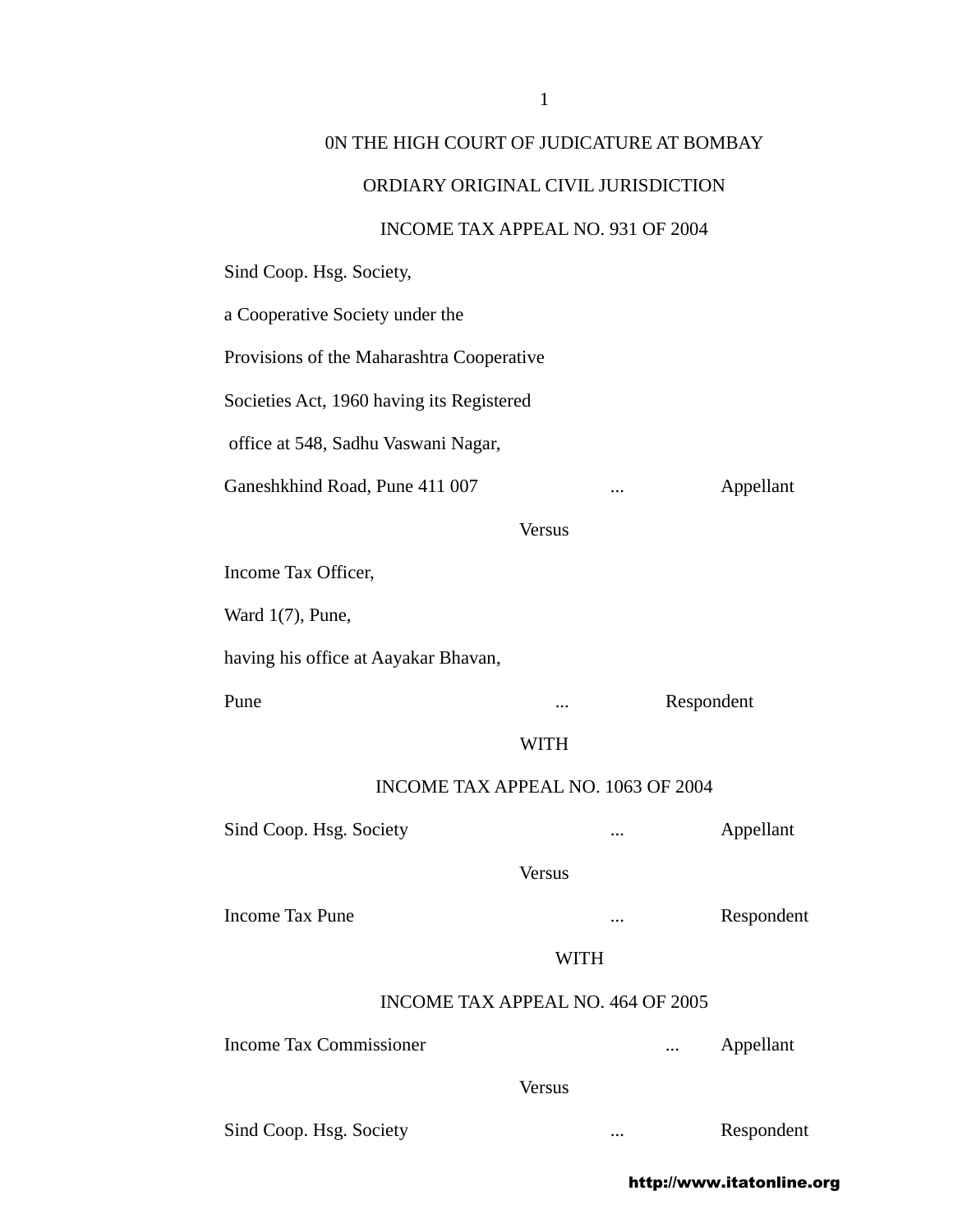# WITH

## INCOME TAX APPEAL NO. 465 OF 2005

| The Commissioner of Income Tax              |               | Appellant                                                              |
|---------------------------------------------|---------------|------------------------------------------------------------------------|
|                                             | <b>Versus</b> |                                                                        |
| The Sind Coop. Hsg. Soc. Ltd.               | $\cdots$      | Respondent                                                             |
|                                             | <b>WITH</b>   |                                                                        |
| <b>INCOME TAX APPEAL NO. 7 OF 2006</b>      |               |                                                                        |
| The Sind Coop. Hsg. Society                 |               | Appellant<br>$\cdots$                                                  |
|                                             | <b>Versus</b> |                                                                        |
| <b>Income Tax Officer</b>                   |               | Respondent                                                             |
|                                             | <b>WITH</b>   |                                                                        |
| INCOME TAX APPEAL NO. 932 OF 2004           |               |                                                                        |
| National Cooperative Housing Society,       |               |                                                                        |
| a Cooperative Society under the             |               |                                                                        |
| Provisions of the Maharashtra               |               |                                                                        |
| Cooperative Societies Act, 1960             |               |                                                                        |
| having its registered office at Bener Road, |               |                                                                        |
| Aundh, Pune                                 | $\ddotsc$     | Appellant                                                              |
|                                             | <b>Versus</b> |                                                                        |
| The Income Tax Officer                      |               |                                                                        |
| Ward $1(7)$ , Pune,                         |               |                                                                        |
| having his office at Aayakar Bhavan,        |               |                                                                        |
| Pune                                        | $\cdots$      | Respondent                                                             |
| Mr.                                         |               | S.N. Inamdar with Mr.A.K. Jasani for Assessee in Income Tax Appeal No. |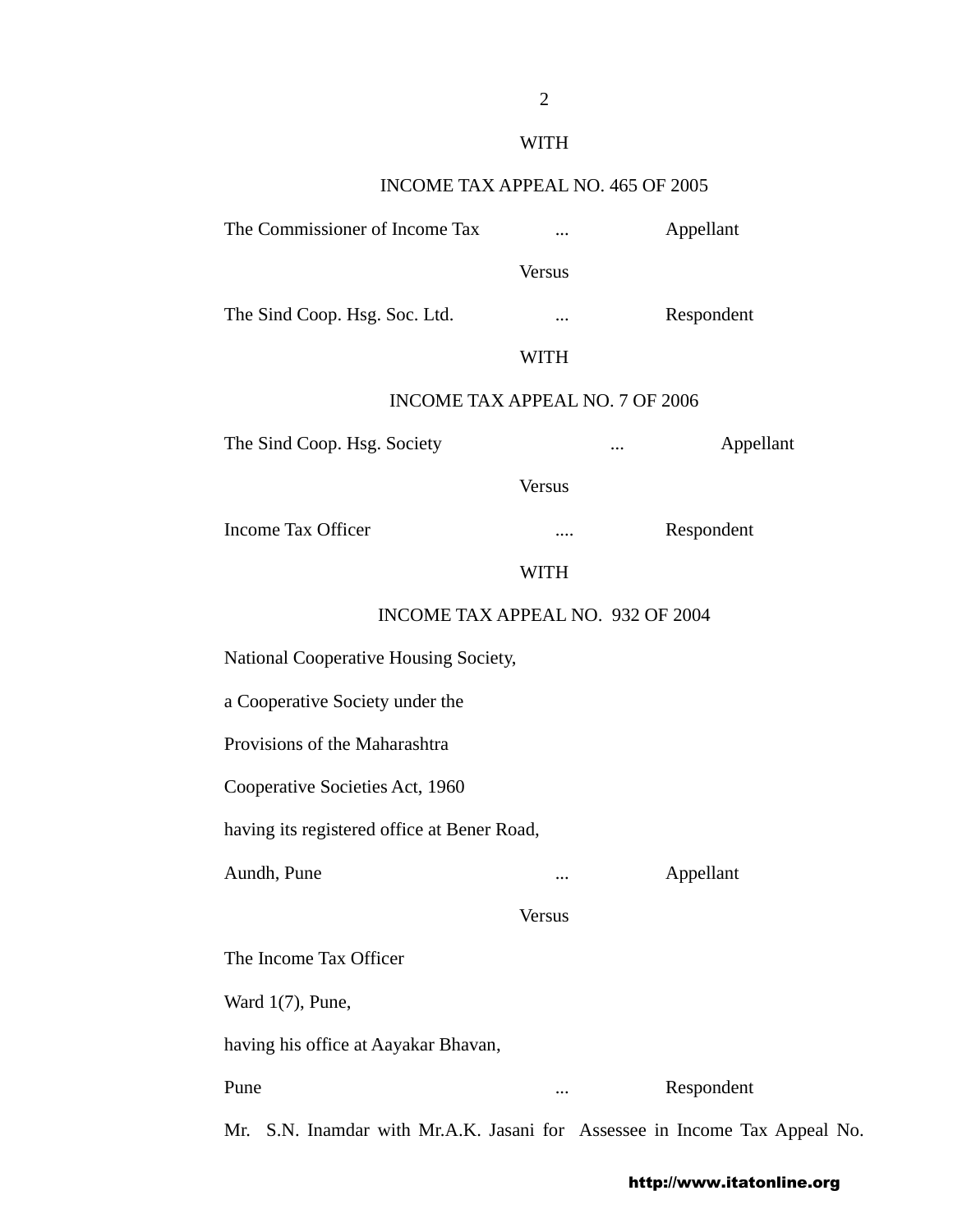931/04, 932/08, 1063/04, 464/05, 465/05, 7/06.

Mr. Vimal Gupta with Mr. Suresh Kumar, Mrs. Anuradha Mane, Mr. P.S. Sahadevan and Mrs. DevkiIyer for Revenue in all matters.

#### **CORAM : FERDINO I. REBELLO &**

### **J.H. BHATIA, JJ.**

**DATED : JULY 17, 2009**

#### **ORAL JUDGMENT (Per Ferdino I. Rebello,J.):**

In all these appeals, the appeal is admitted on the following question :

"Whether on the facts and in the circumstances of the case any part of transfer fees received by the assessee societies – whether from outgoing or incoming members – is not liable to tax on the ground of mutuality?"

2. As the question of law arises not only in these appeals but in several other companion appeals and writ petitions which were on board we have heard the learned counsel appearing also in those appeals and petitions while deciding these appeals. For the sake of brevity some of the facts from the appeals filed by Sind Coop. Housing Society Ltd. will be considered. The tribunal by its order dated 23.6.2004 in dismissing the appeal has placed reliance on the judgment of the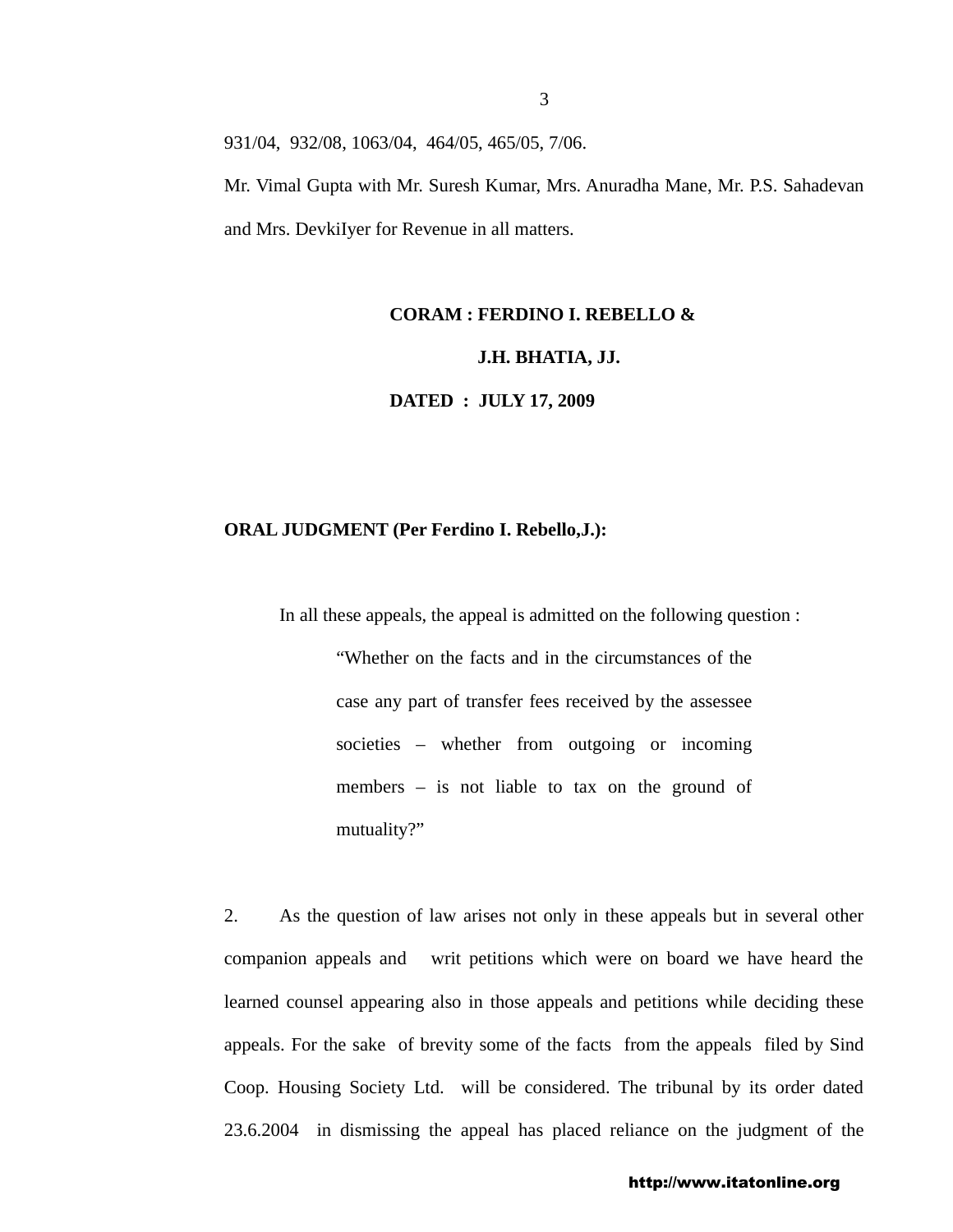special Bench of the tribunal in Walkeshwar Triveni Coop. Housing Society Ltd. Vs. Income Tax Officer (21004) 88 ITD 159 (MUM)(SB). The Special Bench of the tribunal therein observed that amounts received as donations towards welfare fund, common amenities fund, is in fact a transfer fee. It held that in so far as the amount paid by the transferor member, the principle of mutuality would apply and that amount would not be subject to tax. The tribunal however, held that in so far as transferee is concerned, as at the time of effecting the transfer, the transferee being not a member, the amount received from the transferee would not be satisfying the test of mutuality and consequently is exigible to tax.

3. At the hearing of this appeal, on behalf of the appellants, their learned counsel contends that on facts there is no dispute that in none of the activities carried on by the society, is there any commerciality or taint of commerciality. It collects various funds as authorised by its bye-laws, strictly for the benefit of its members. In order to satisfy the test of mutuality, the contributers and the participants in the common fund must be identical. When one looks at the contributers or participant/s one must look to the class and not whether an individual member has contributed an "X" amount, or the very same member gets back the same amount. The members body is a fluctuating body. The members may come and go but as a class, they remain as contributers and participants in the common fund. The transfer fees paid by the incoming members are akin to admission fees and entrance fees paid by the incoming member of a club. The mutual concern it is submitted may take any form. It can be incorporated or unincorporated body and also a cooperative society. The word "participation" in that context does not mean actual distribution to the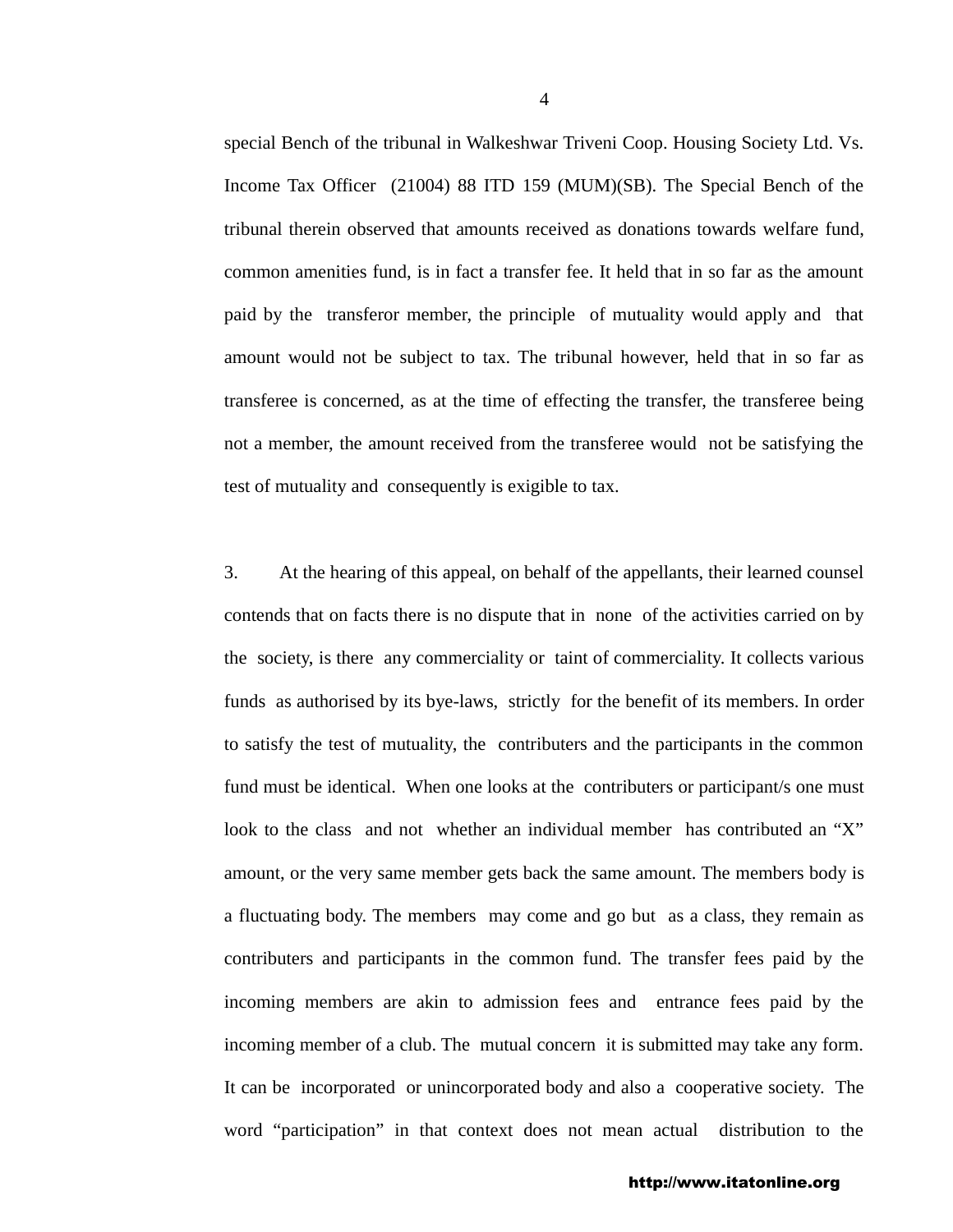members. It is enough if they have the right to decide how to distribute or pay the surplus on winding up. Section 110 of the Maharashtra Cooperative Societies Act, 1960 (hereinafter referred to as "Act") read with Rule 90 of the M.C.S. Rules (hereinafter referred to as "Rules") provides, that the Liquidator shall distribute such surplus amongst the members or to any public charity etc as would be specified by them i.e. Members. It is submitted that the tribunal overlooked this principle while holding that the contribution by the transferee would not attract the principle of mutuality. In the case of a transfer the amount can only be adjusted if such transferee is admitted as a member. If the transferee is held to be a stranger and he make the payment of transfer fees, it would be in the nature of gift and certainly not income.

### 4. On behalf of Revenue, their learned counsel have submitted as under.

It is necessary to see in what capacity the incoming member made the payment. It cannot be said that the incoming member is in the same class of persons as the existing members of the assessee society. The incoming member at the time of payment of premium does not enjoy any rights in the assessee society whatsoever. Considering various judgments on the principle of mutuality dealing with clubs, it is submitted that in the case of a club, there are different types of members and different types of membership can be given to the same class of members of a club but a non member of a class cannot be equated as being in a class of member of the same club. The society may have different types of members like associate members, nominal members, sympathizer members who constitute members of the

#### http://www.itatonline.org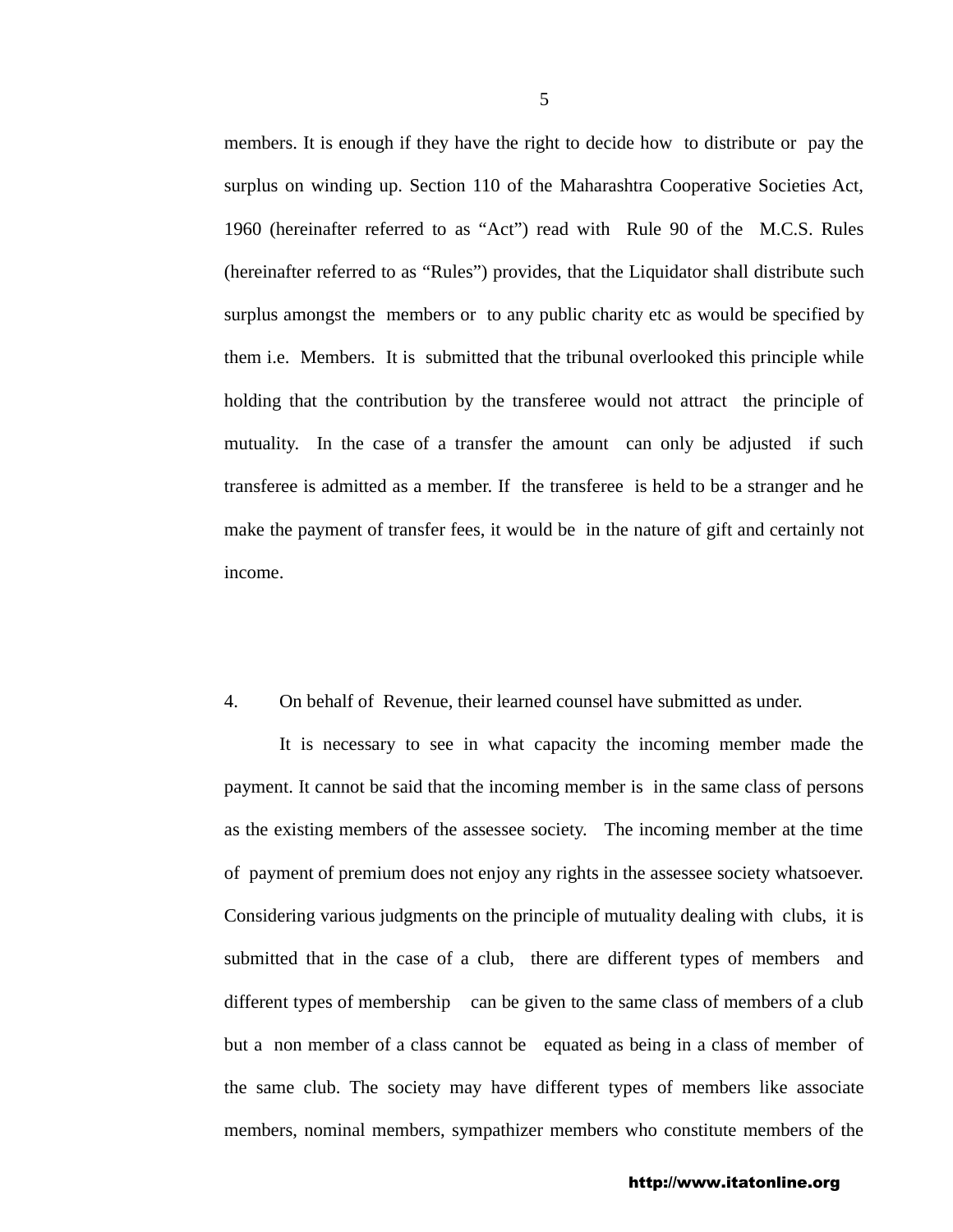class. Similarly the club can have a class of members who may be permanent, temporary or honorary. Non members however, cannot be equated as belonging to the same class of members. The payment received by the society towards transfer fee is not voluntary payment, because if any incoming/outgoing member does not pay the premium, the flat/plot will not be transferred and the proposed transfer will fall through. There is no element of voluntary contribution in the payment of transfer fees. The premium represents the fixed amount charged by the assessee society to effect change in the membership of the society. The payment is a conditional payment and does not satisfy the test of mutuality. The premium is charged by the society to earn profits. There is absolutely no legal bar on cooperative societies to earn profit. What is required under the Act is that the objects of the cooperative society should not be to make profit. Cooperatives societies can earn reasonable amount of profit which should be assessable to tax. At the time the transfer fee is paid, the transferee is not a member of the society and his identity as a contributer is not the same as the identity of the recipient assessee society. The principle of mutuality is therefore, not satisfied.

Shri. P. S. Sahadevan has submitted that the principle of mutuality has not been defined in the Income Tax Act. There is separate provision for deduction in case of trade, profession or similar association under section 44A of the Act. Cooperative Societies are not included in this section though the aforesaid associations are looking after the mutual interest of the members thereof. Section 80(P) of the Income Tax Act would indicate that the societies are taxable. Reliance is placed in C.I.T. Vs. Presidency Coop. Housing Society Ltd. (Bom.H.C.) 216 ITR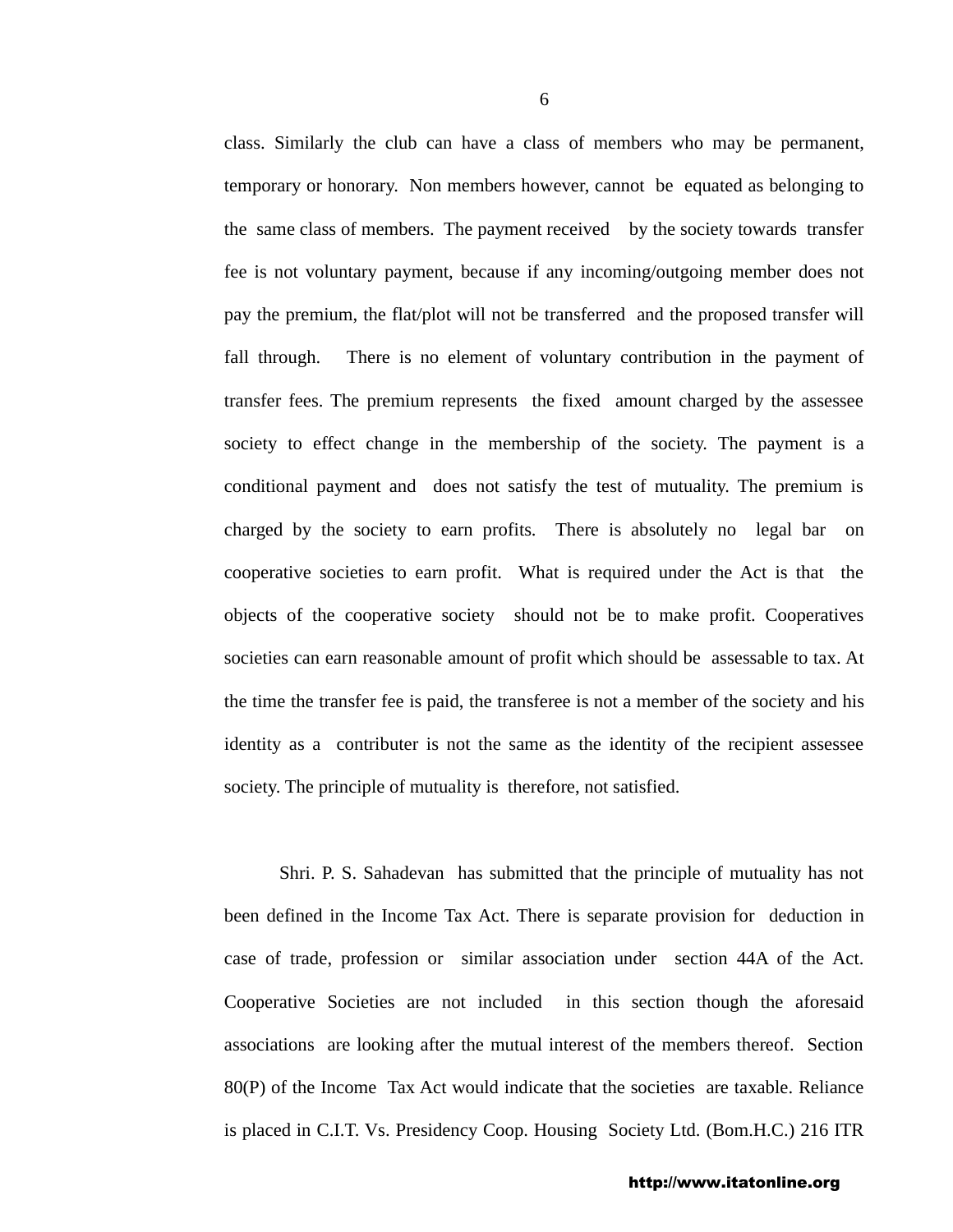321, to contend that the transfer premium received by the housing society is a revenue receipt. Though the Act of becoming or continuation of membership is voluntary, collecting of premium on transfer of the flat is not voluntary and is done with a view to earn profit for the society. Transfer is not allowed unless the premium is paid by the transferee. Similar amount is not collected from the existing members. Therefore, the contributions are not common. The participants are old members and new members. They are also not common. Therefore, the principle that there must be complete identity between the contributers and the participants breaks down. Profit is the prime object for making such charge. The essential difference between the working of the club and that of cooperative societies, it is submitted is that there exists various classes of membership and the main question in most decided cases was whether the entrance fees collected for certain services including from non members, retain the character of mutuality. The payment by the members are voluntary. In the case of housing societies, according to bye laws, the transferor has to make payment of premium and in some cases transferor and transferee equally. It is obligation on the transferor to pay the premium. It is submitted that receipt of premium in the case of society is a revenue receipt and devoid of principle of any mutuality and is exigible to tax.

Mr. Suresh Kumar appearing for the Revenue in Income Tax Appeal No. 1028 of 2004 and other appeals and petitions has reiterated what has been submitted by the other counsel. In addition it is submitted that the amounts charged are in excess of what is laid down by the bye laws or Government Notification. It is therefore, not voluntary. Similar arguments have been advanced in Income Tax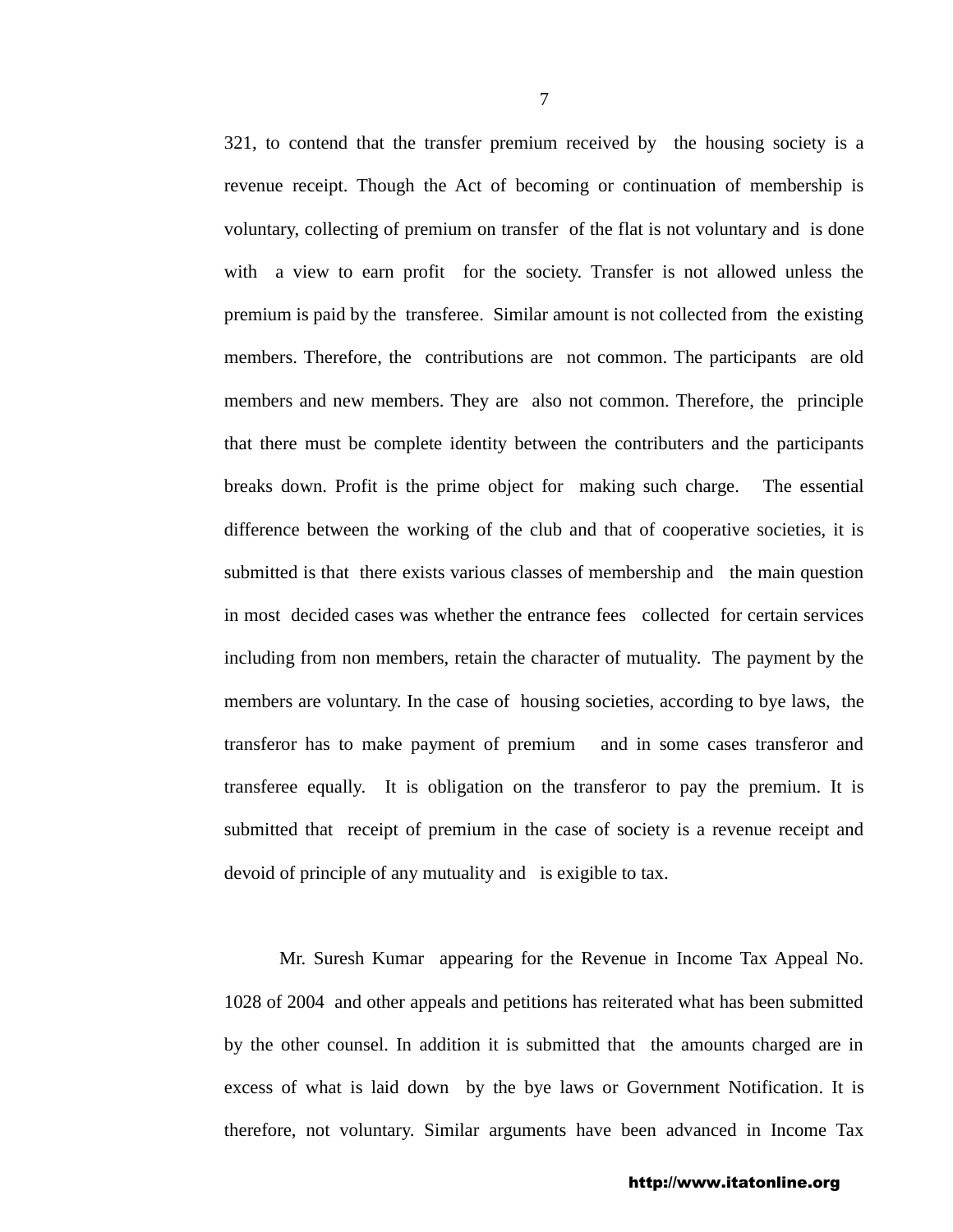Appeal No. 92 of 2008 by Mrs. Anuradha Mane on behalf of the Revenue.

5. Before, we proceed to answer the issue, let us first consider the relevant bye laws of the Sind Cooperative Housing Society to the extent necessary. Byelaw 6A of the Regulations relating to lease to be granted by the society to the members reads as under :

> "6A. On every permitted disposition or devolution of or dealing with the said plot and buildings or any part thereof under or by virtue of these regulations the member shall pay to the society :

> (a) For a plot with completed constructions on its Rs.250/- per sq. meter in respect of the said plot and Rs.100/- per sq. meter of the total covered area of the building, taken floorwise on the said plot, provided that for hits purpose the building areas shall not include compound walls and canopies, or

> (b) For a plot with incomplete construction on it, (i.e. Where at least the slab is laid), the Member shall pay Rs.500/- per sq. meter in respect of the said plot and Rs.120/- per sq. meter of the total covered area of the building, taken floorwise, on the said plot, provided that for this purpose the building areas shall not include compound walls and canopies.

(c) For a vacant plot : 17 percent of the declared/acquired value.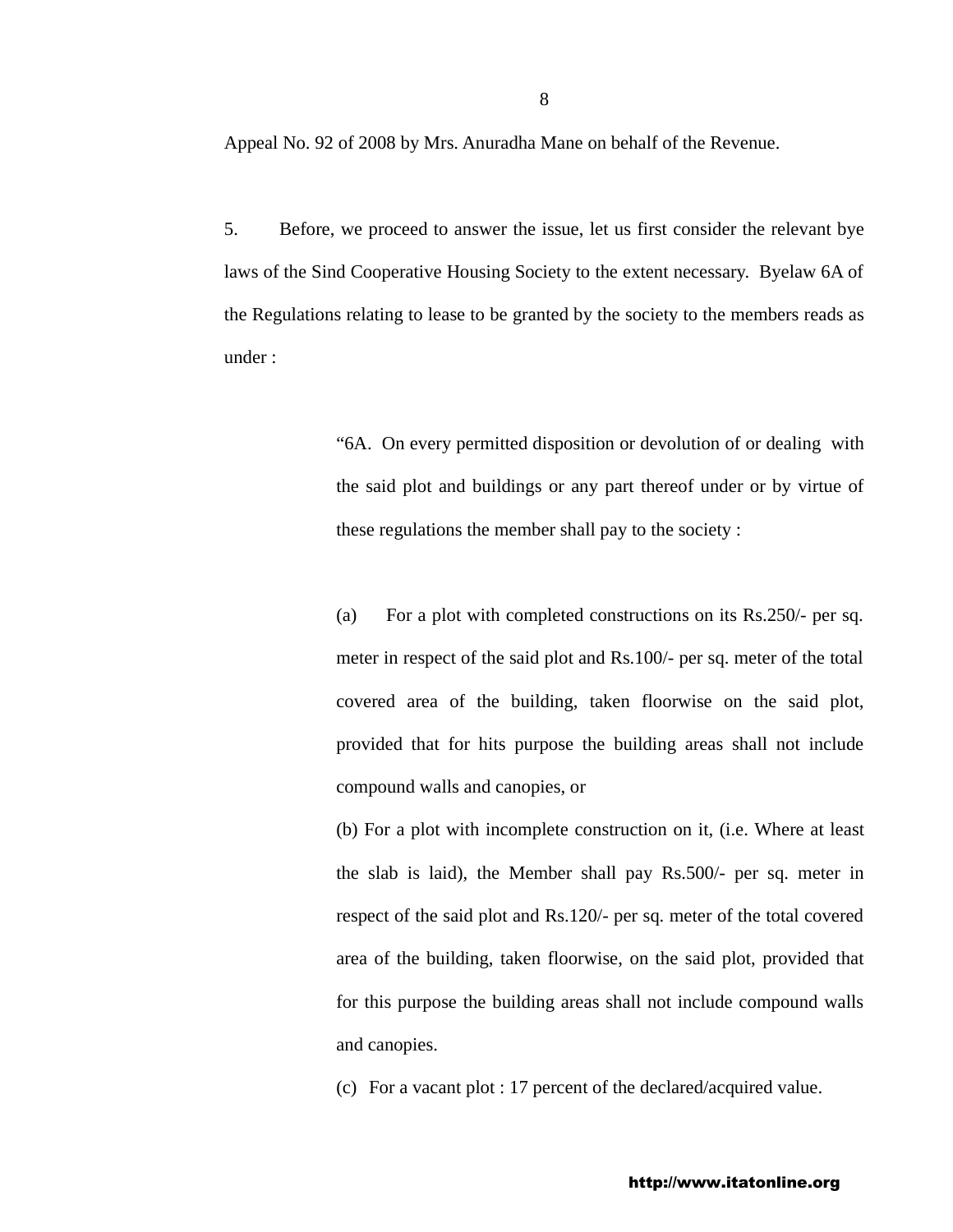(d) No such payment shall, however, be made in case of transfer within a family, where family is defined as per Resolution raised under item No. 2 at Special General Body Meeting held on 15/29 March, 1992.

(e) "Plot' area will mean total plot area including the area occupied by construction, if any. "

Bylaw No. 3 sets out that the funds may be raised in any or all of the following ways which includes by entrance fees as also by donations. Transfer fees are therefore, recovered from members only.

6. In so far as National Cooperative Housing Society Ltd, Bylaw No. 81(d) reads as under :

> "81(d) : Transfer fee/Development Charges : The incoming member who has been duly admitted as a member of the Society according to the Act, Rules and these Bye-laws would pay to the Society "Development/Transfer fees" which would be decided at a flat rate/sq. Meter area of a particular year, with the exception that this stipulation will not apply if the transfer arises due to the death of the ordinary member or for a transfer to the next of kin or heir apparent, during the lifetime of a member."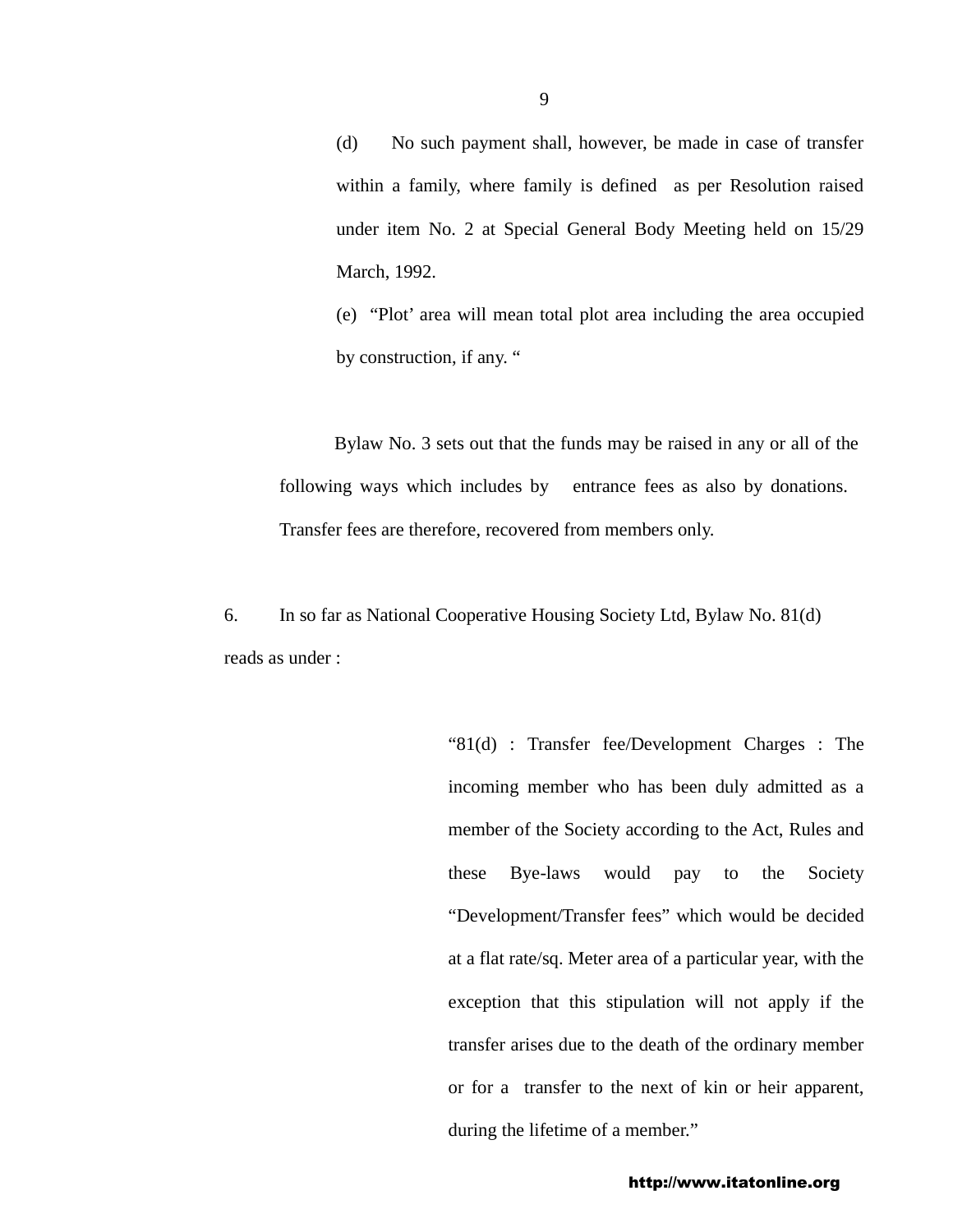Thus it is clear that the transfer fee/development fee is paid only after admission to membership.

7. We may also refer to the model bylaws of the Flat Owners/Plot Purchased Type Cooperative Housing Society Limited. Bylaw No. 38 (e) provides what documents that the transferor/transferee shall submit for compliance. Byelaw 38(e) (ix) reads as under; :

> "(ix) payment of amount of premium at the rate to be fixed by the general body meeting but within the limits as prescribed under the circular issued by the Department of Cooperation/Government of Maharashtra from time to time.

> No additional amount towards donation or contribution to any other funds or under any other pretext shall be recovered from transferor or transferee."

Bye-law 40 reads as under :

"The transferee shall be eligible to exercise the rights of membership on receipt of the letter in the prescribed form from the society, subject to the provisions of the

http://www.itatonline.org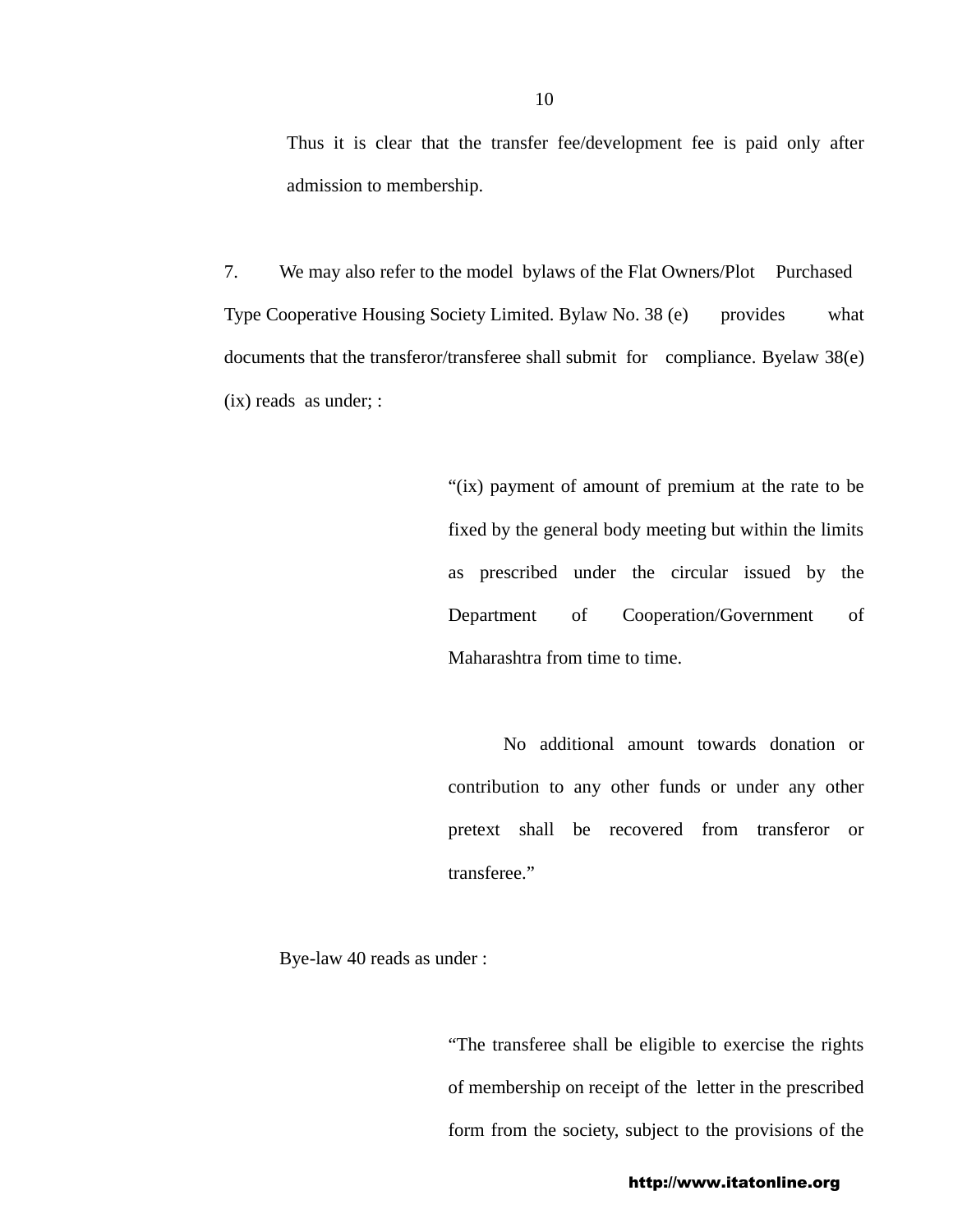MCS Act, 1960 and Rules made thereunder."

These bylaw therefore permit the charging of transfer fee in terms of the notification issued by the Government of Maharashtra. The latter part of byelaw 38(e)(ix) indicates that the transfer fee could be charged from both the transferor or transferee.

8. The Government of Maharashtra, Ministry of Cooperation and Textiles, has issued Notification dated 9.8.2001 cancelling the earlier notification dated 27.11.1989 and directed that the premium shall not exceed what is set out in the notification. The premium ranges from Rs. 5,000/- to Rs.25,000/- depending on the area. The earlier notification dated 27.11.1989 noted that byelaw No. 407 of the then new byelaws for payment of transfer premium to the society was maximum upto Rs. 1000/- while transferring the flat and was very less. It was also set out that if any member wants to transfer the flat to another person, he will have to pay the fee as transfer premium as set out therein which ranges from Rs.5,000/- to Rs.25,000/-. Thereafter by notification of 20.12.1989, it was pointed out that notification of 27.9.1989 would be effective from the date on which the amendment to the bylaw has been approved and suitable provisions to the effect be made by the societies.

9. Some of the relevant provisions of the M.C.S. Act and Rules need to be set out which are as under :

> "64. No part of the funds, other than (the dividend equalisation or bonus equalisation funds as may be prescribed or) the net profits of a society, shall be paid by way of bonus or dividend, or otherwise distributed among its members;

http://www.itatonline.org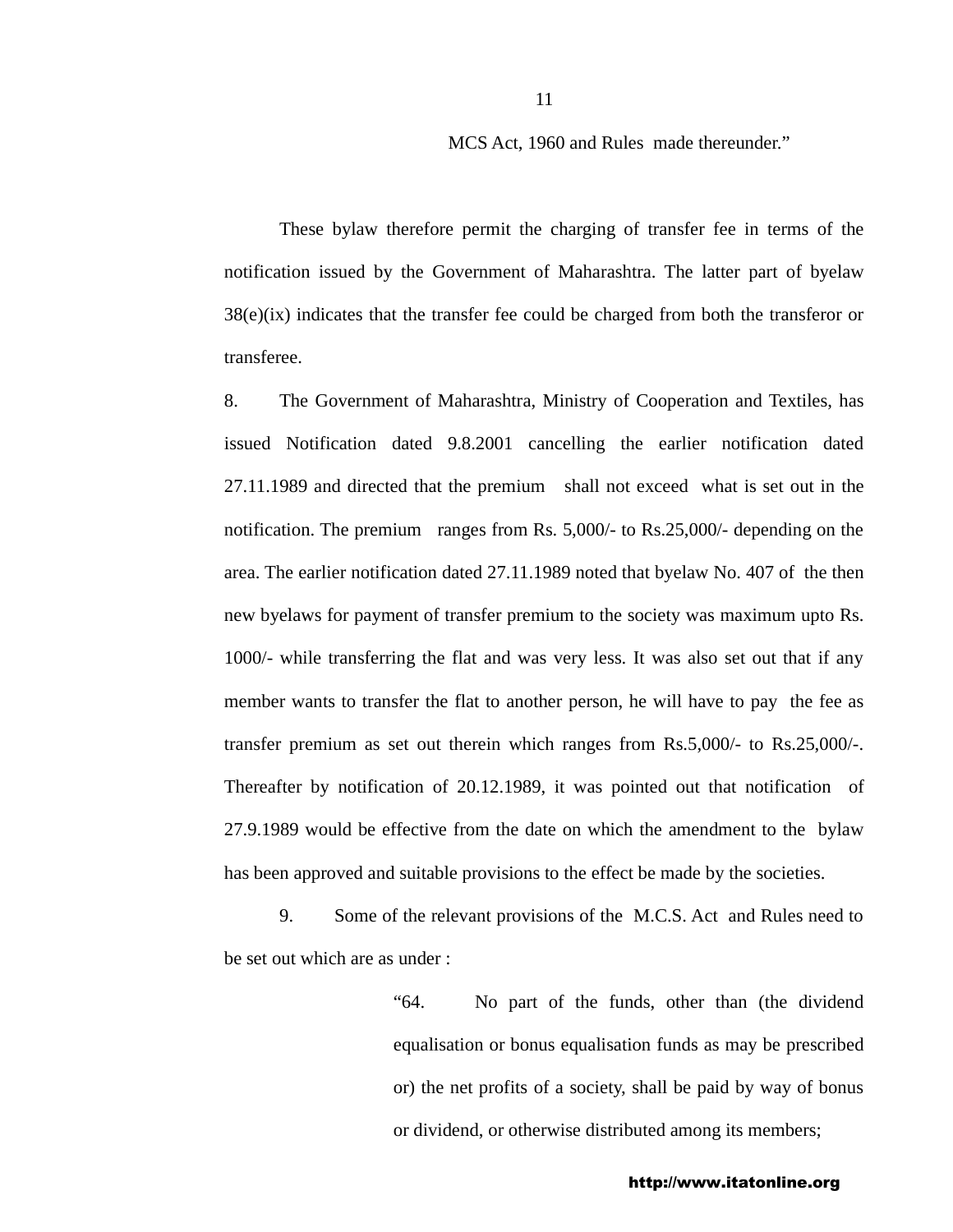Provided that, a member may be paid remuneration on such scale as may be laid down by the by-laws for any services rendered by him to the society. "

> "67. No society shall pay dividend to its members at a rate exceeding 15 per cent except with the prior sanction of the Registrar."

Section 110 of the Act reads as under :

"110. Disposal of surplus assets : The surplus assets as shown in the final report of the Liquidator of a society which has been wound up, may either be divided by the Registrar, with the previous sanction of the State Government, amongst its members in such manner as may be prescribed or be devoted to any object or objects provided in the bylaws of the society, if they specify that such a surplus shall be utilized for the particular purpose or may be utilized for both the purpose. Where the surplus is not so divided amongst the members and the society has no such by-laws, the surplus shall vest in the Registrar, who shall hold it in trust and shall transfer it to the reserve fund of a new society registered with a similar object, and serving more or less an area which the society, to which the surplus belonged was serving."

Rule 90 reads as under :

"Disposal of surplus assets : Where the Registrar has to divide the surplus assets amongst members of the society which has been wound up,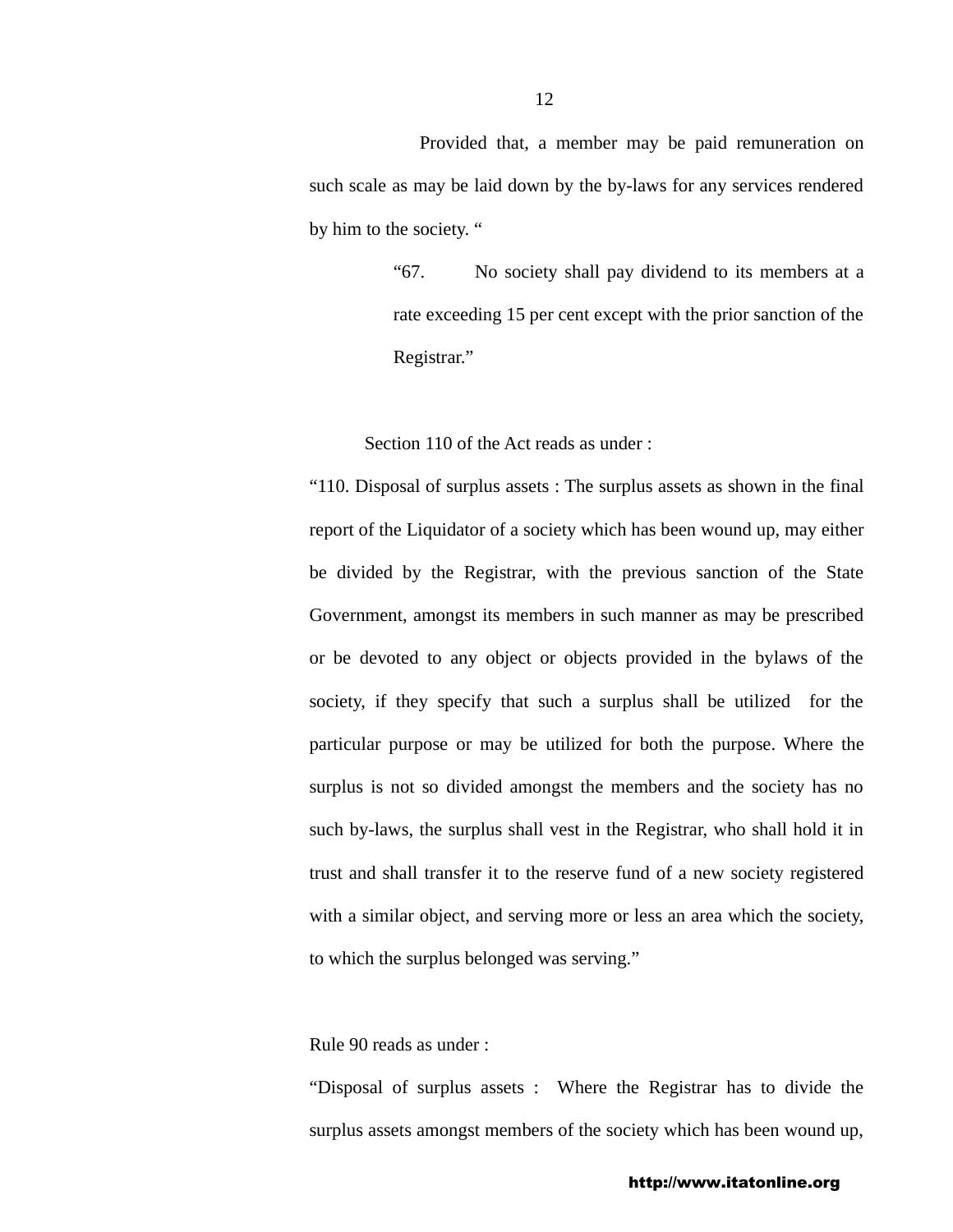he shall divide them in proportion to the share capital held by each of such members or in any other suitable manner sanctioned by the State Government in special cases."

10. In passing, section 72 of the Indian Contract Act may be referred to : "Liability of a person to whom money is paid, or thing delivered, by mistake or under coercion : A person to whom money has been paid, or anything delivered, by mistake or under coercion, must repay or return it."

11. Some of the judgments adverted to on the principles of mutuality and or pertaining to the receipts by Cooperative Housing Societies may now be referred to. C.I.T. Vs. Kumbhakonam Mutual Benefit Fund Ltd. (1964) 53 ITR 241 was in respect of a company limited by shares carrying on banking business restricted to its shareholders. A shareholder was entitled to participate in the profits as and when dividend was declared, even though he had not taken any loan from the respondent. The question was whether the respondent was assessable to tax on the profits derived from these transactions with its shareholders. The court observed that the essence of mutuality lies in the return of what one has contributed to a common fund, and if profits are distributed to shareholders as shareholders the principle of mutuality is not satisfied. The court there noted that the shareholder was entitled to participate in the profits without contributing to the funds of the company by taking loans. On these facts the court held that his position is no way different from the shareholders in the banking company limited by the shares and position of the assessee is no different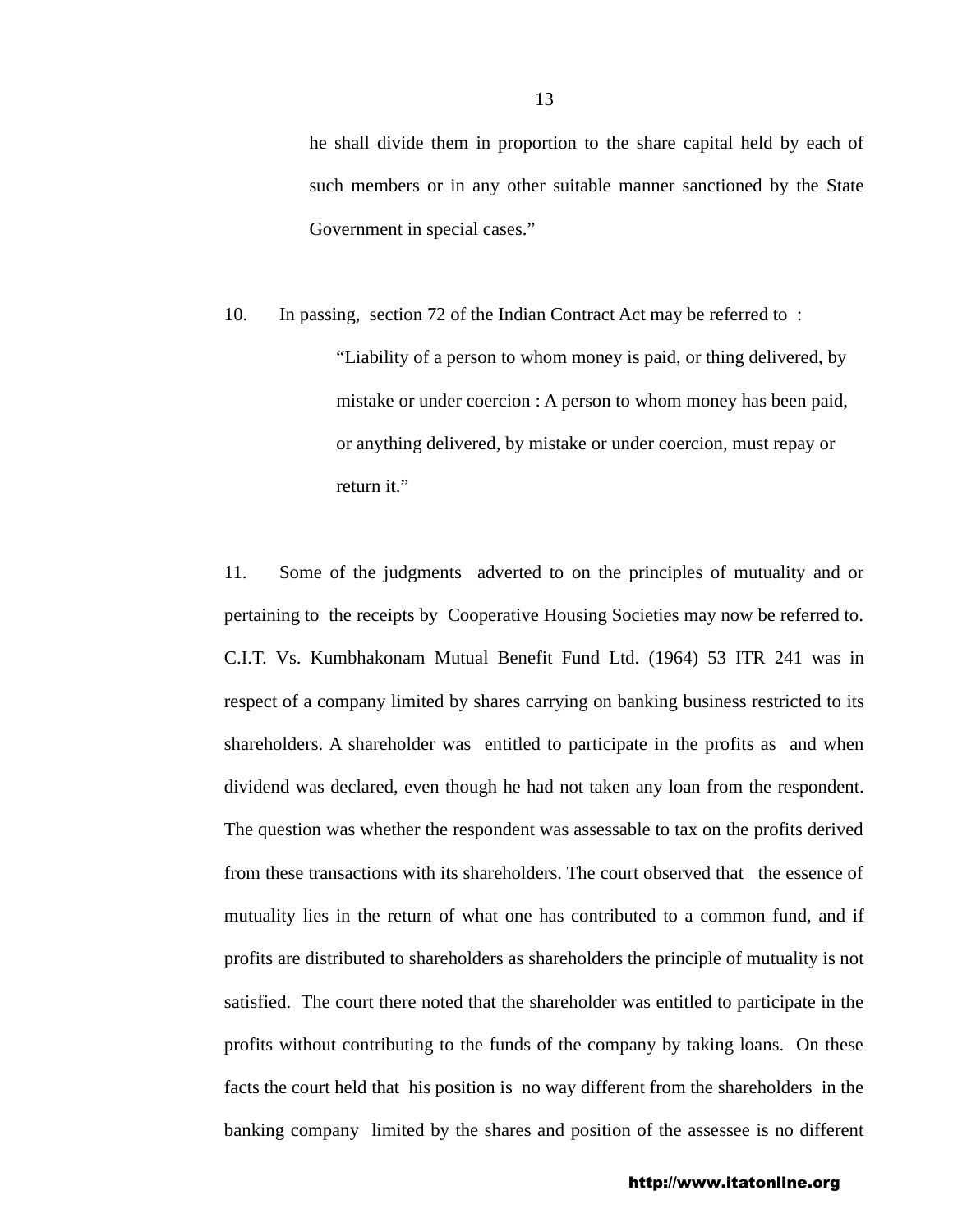from an ordinary bank except that it lends money to and receives deposits from its shareholders and that by itself does not make its income any the less income from business within section 10 of the Indian Income Tax Act.

12. In C.I.T. Vs. Royal Western India Turf Club Limited, (1953) 024 ITR 0551 the assessee was a company carrying on the business of horse racing. In this context, the court observed that the principle of mutuality would not apply to an incorporated company which carries on business of horse racing and realizes money both from members and from non members for the same consideration, namely, by the giving of the same or similar facilities to all alike in course of one and the same business carried on by it. The company there was seeking to contend that certain receipts received by it should be excluded on the principle of mutuality. Right upto the High Court three items were held to attract the doctrine. The only item held to be exigible to tax was income from entries and forfeits received from the members whose horses did not run in the races during the season. In respect of these items, the High Court held that it was not taxable either under Section 10(1) or 10(6) of the 1922 Act and that the fourth item, which was income from entries and forfeits was taxable under both the sub sections. In the appeal filed before the Supreme Court, the court held that there was no mutual dealing and all the items of receipts from members were received by the assessee from business with its members within the meaning of Section 10(7) and therefore, assessable to tax. The Court there observed as under :

"................ Here there is no mutual dealing between the members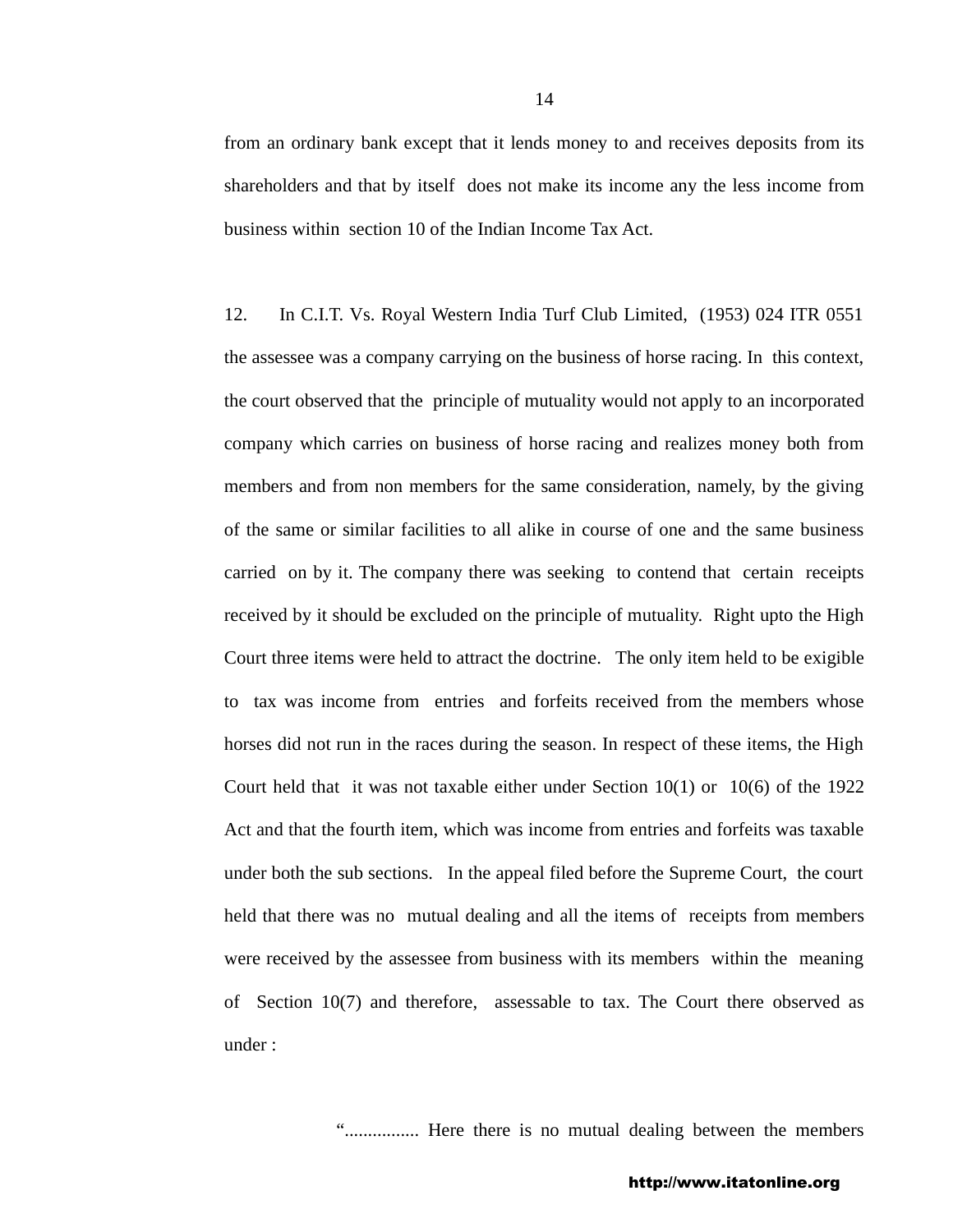inter se in the nature of mutual insurance, no contribution to a common fund put up for payment of liabilities undertaken by each contributor to the other contributors and no refund of surplus to the contributors. There being no mutual dealing the question as to the complete identity of the contributors and the participators need not be raised or considered. Suffice it to say that in the absence, as there is in the present case, of any dealing between the members inter se in the nature of mutual insurance, the principles laid down in Styles' case and the cases that followed it can have no application here......"

 The court further observed that the dealings discloses same profit earning motives and is tainted with commerciality.

13. Our attention was also invited to several judgments in so far as Stock exchanges are concerned. We may only gainfully refer to the judgment in Delhi Stock Exchange Association Versus C.I.T. (1961) 41 ITR 495. The Supreme Court there noted that the appellant was a company which was an association which carried on a trade and its profits were divisible as dividend amongst the shareholders. The object with which the company was formed was to promote and regulate the business in share, stocks and securities etc. and to establish and conduct the business of a Stock Exchange in Delhi and to facilitate the transaction of such business. The court accordingly held that the principle of mutuality would not apply.

14. In C.I.T. Vs. Presidency CHS Ltd. 1995 (216) ITR 321, in the lease deed of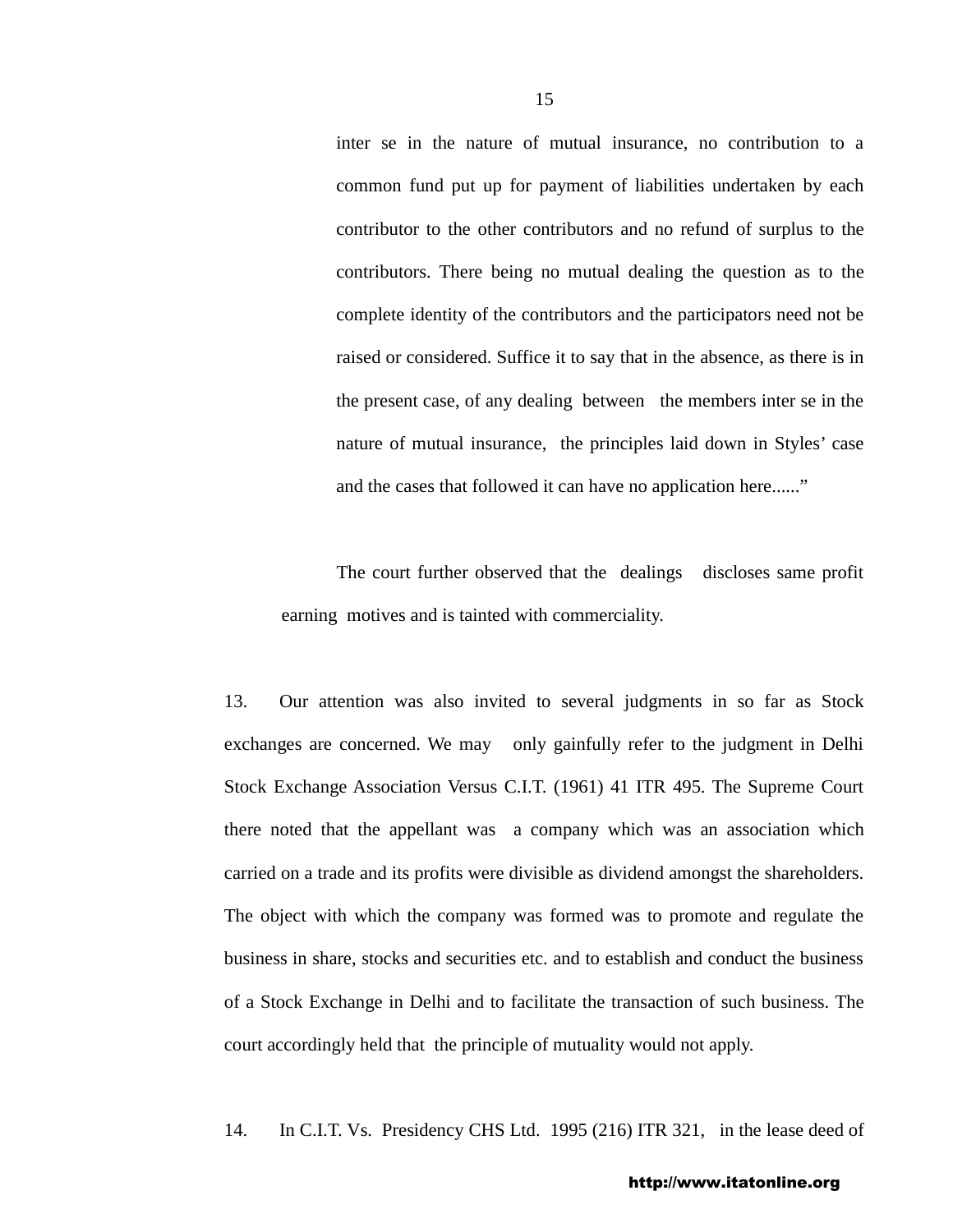the society, there was a clause whereby the member was to pay a portion of the excess amount received to the society while transferring their rights to another. The only issue considered there was the character of income. The court held that these were not capital receipts but were assessable to tax as income of the society. The issue of mutuality was neither argued nor considered.

 In C.I.T. Vs. W.I.A.A. Club Ltd. (Bom H.C. ) 218 I.T.R. 569, the court proceeded on the footing that the assessee club had been held to be a trading company. The issue was whether the membership fees received from the life member was taxable. The court held that the part of the fee was income and part of it was capital receipt. Considering that the assessee had been held to be a trading company, the issue of mutuality had not been addressed at all nor considered or decided.

15. In C.I.T. Vs. Bankipur Club Ltd. 226 ITR 97, the principle of mutuality was directly in issue. There the question was whether the assessee – mutual clubs are entitled to exemption for the receipts or surplus arising from the sales of drinks, refreshments etc. or amounts received by way of rent for letting out the buildings or amounts received by way of admission fees, periodical subscriptions and rent receipts of similar nature from its members.

The Supreme Court there quoted from a passage from British Tax Encyclopedia (I) 1962 Edition (edited by G.S.A. Wheatcroft) dealing with the doctrine of mutuality as under :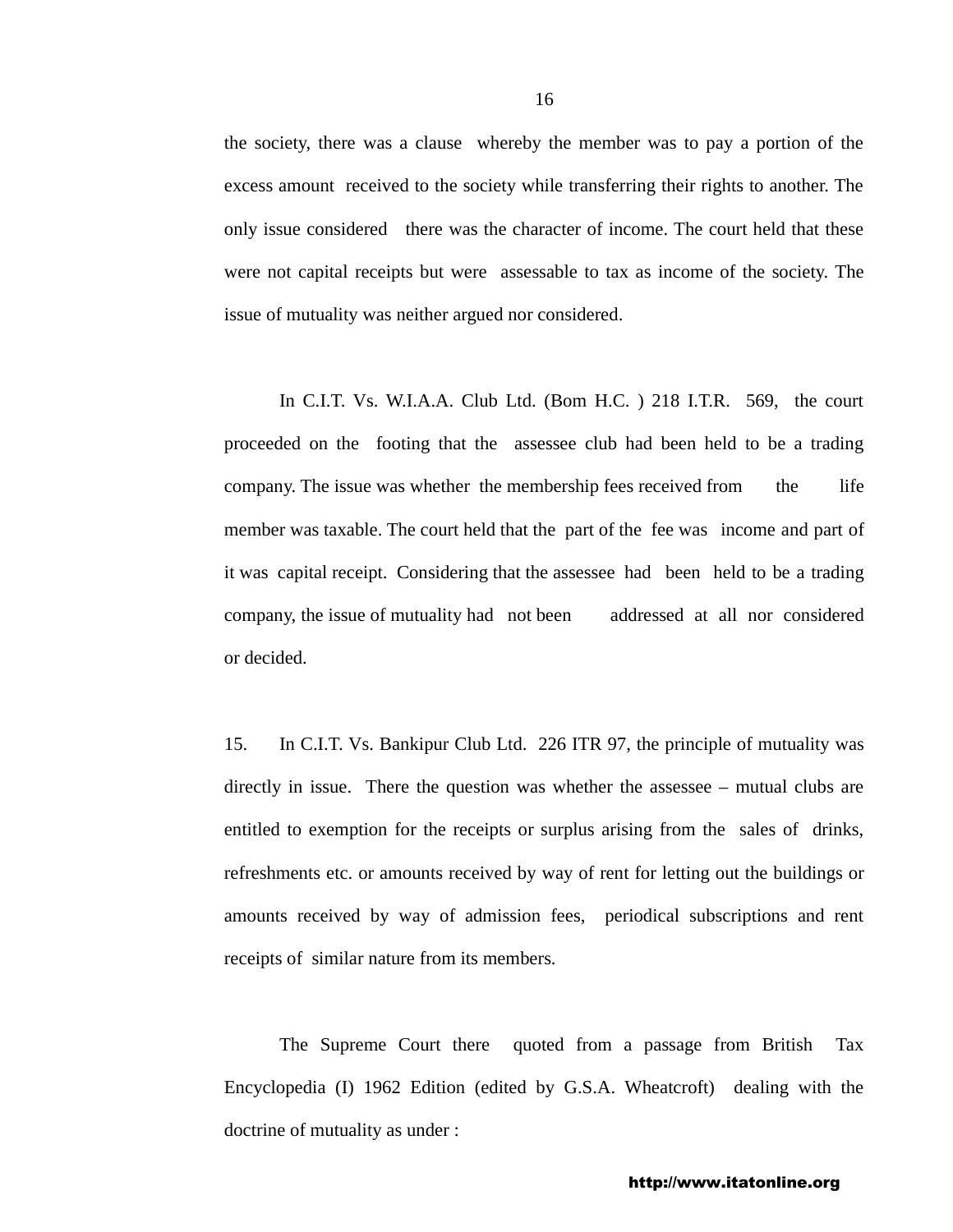" ................ For this doctrine to apply it is essential that all the contributors to the common fund are entitled to participate in the surplus and that all the participators in the surplus are contributors, so that there is complete identity between contributors and participators. This means identity as a class, so that at any given moment of time the persons who are contributing are identical with the persons entitled to participate it does not matter that the class may be diminished by persons going out of the scheme or increased by others coming in...."

The court then noted with approval from the Law and Practice of Income Tax (Eighth Edition, Volume I, 1990) by Kanga and Palkhiwala at page 113 thus :

> "........... The contributors to the common fund and the participators in the surplus must be an identical body. That does not mean that each member should contribute to the common fund or that each member should participate in the surplus or get back from the surplus precisely what he has paid. The Madras, Andhra Pradesh and the Kerala High Courts have held that the test of mutuality does not require that the contributors to the common fund should willy-nilly distribute the surplus amongst themselves; it is enough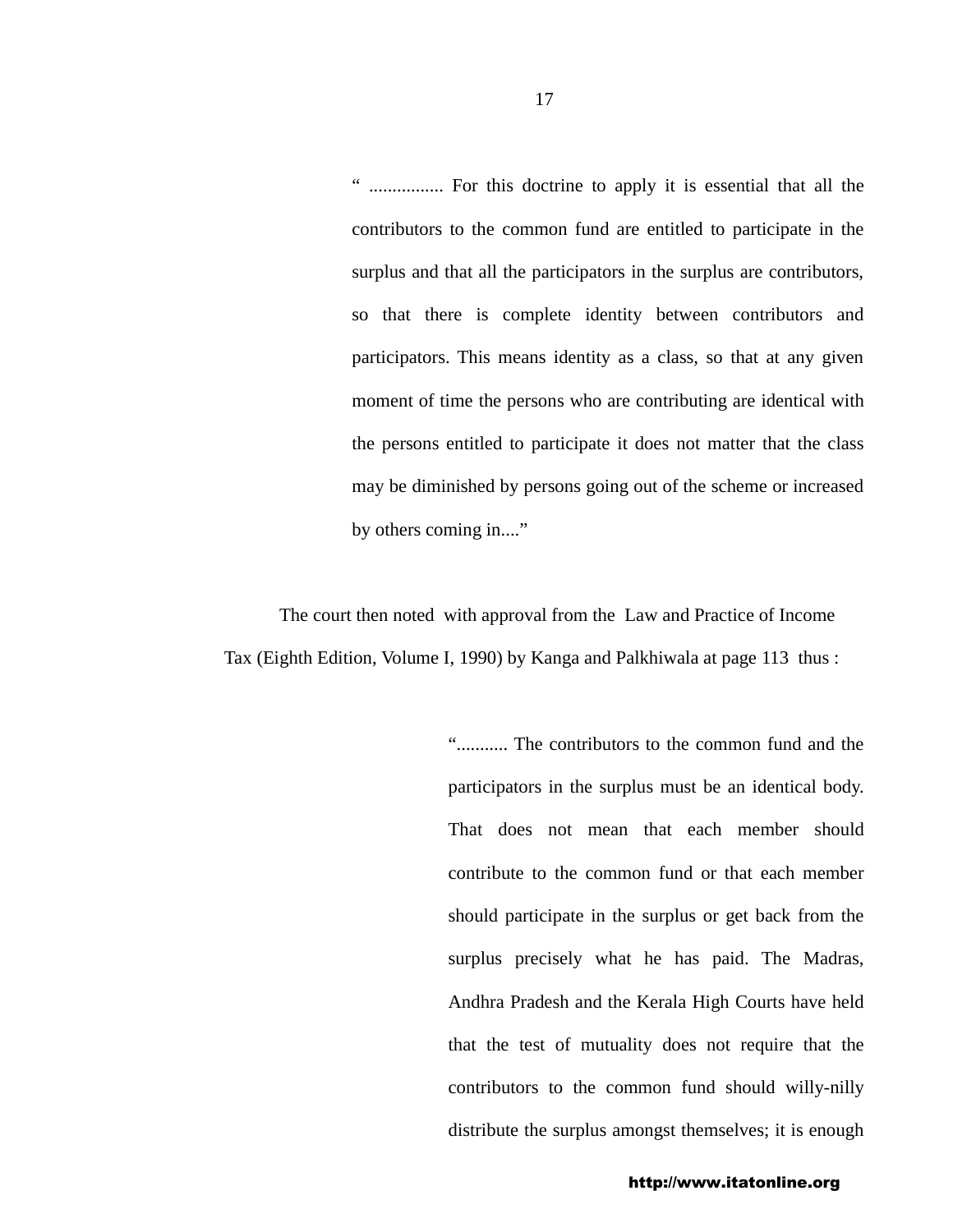if they have a right of disposal over the surplus, and in exercise of that right they may agree that on winding up the surplus will be transferred to a similar association or used for some charitable objects...."

The court on the findings therein, held that the receipts for the various facilities extended by the clubs to their members, as part of the usual privileges, advantages and conveniences, attached to the membership of the club, cannot be said to be "a trading activity". The surplus-excess of receipts over the expenditure as a result of mutual arrangement cannot be said to be "income" for the purpose of the Act.

16. In C.I.T. Vs. Willingdon Sports Club, (2008) 302 ITR 279 (Bom), this court observed as under :

> "Once a finding is recorded that there is no commerciality and what is being offered are usual privileges, advantages and conveniences that would attract the principle of mutuality."

It may be noted that both in Bankipur and Willingdon case, the Supreme Court and this court was concerned amongst others with the admission fees/entrance fees paid by the incoming members. But this fact was not considered relevant so as to effect the principle of mutuality. In Willingdon, this court relied on the quoted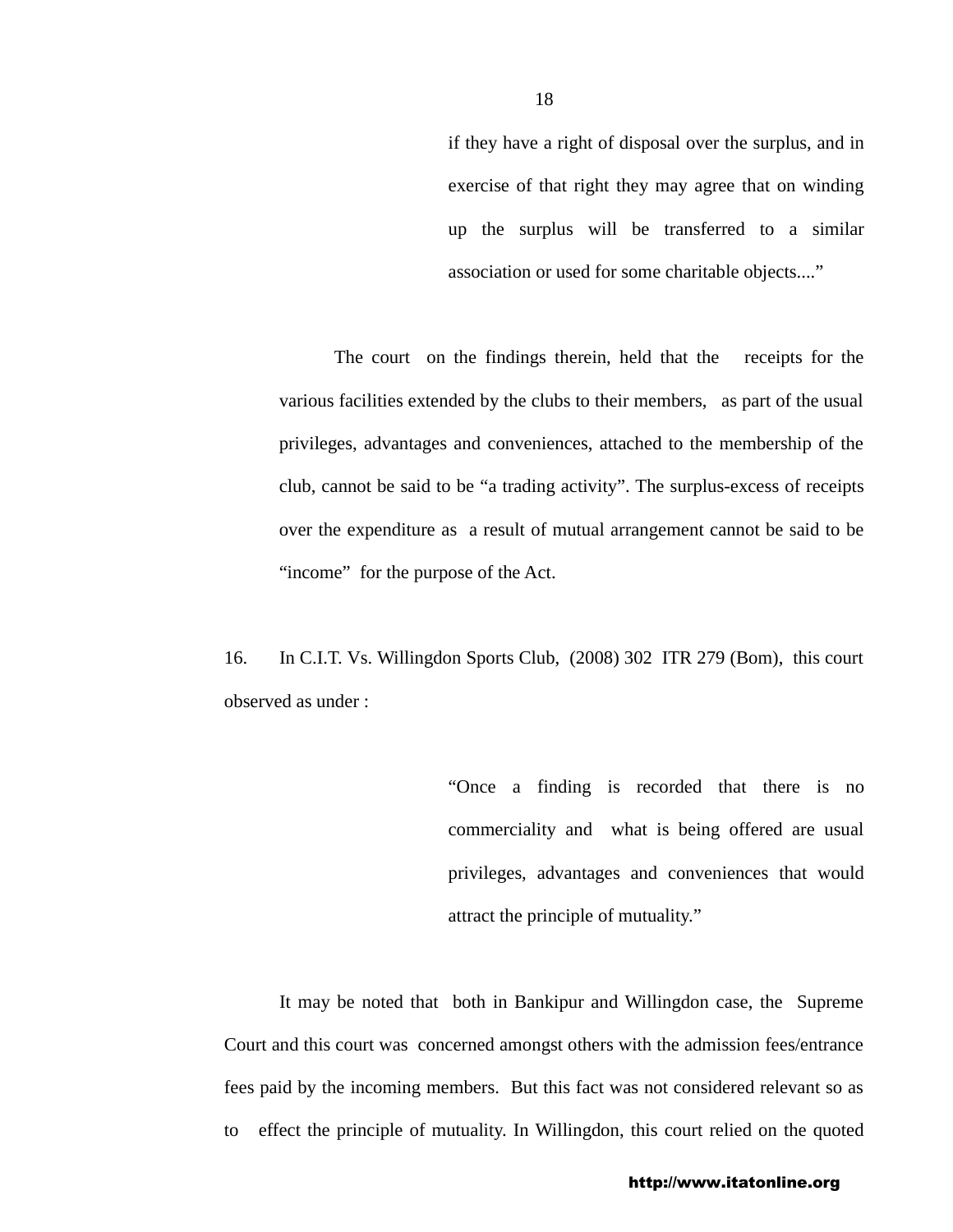passage in the case in Judicial Committee of the Privy Council in Fletcher Vs. Income Tax Commissioner (1971) 3 ALL ER 1185 at page 1189 as under :

> "....... is the activity, on the one hand, a trade, or an adventure in the nature of trade, producing a profit, or is it, on the other, a mutual arrangement which, at most gives rise to a surplus?"

17. If the object of the assessee company claiming to be a "mutual concern" or "club" is to carry on a particular business and money is realized both from the members and from non members, for the same consideration, by giving the same or similar facilities to all alike in respect of the one and the same business carried on by it, the dealings as a whole disclose the same profit earning motive and are alike tainted with commerciality. On the other hand, if it is merely a mutual arrangement whether fees or subscriptions are collected for extending facilities to members like usual privileges, advantages and conveniences even if some surplus is generated, then that surplus cannot be regarded as profit as long as the contributers and participants as a class are the same and they have a say over the distribution of the surplus.

18. The judgments of the Calcutta and Gujarat High Courts, which have dealt with the principle of mutuality are now discussed, in so far as Cooperative Housing societies are concerned.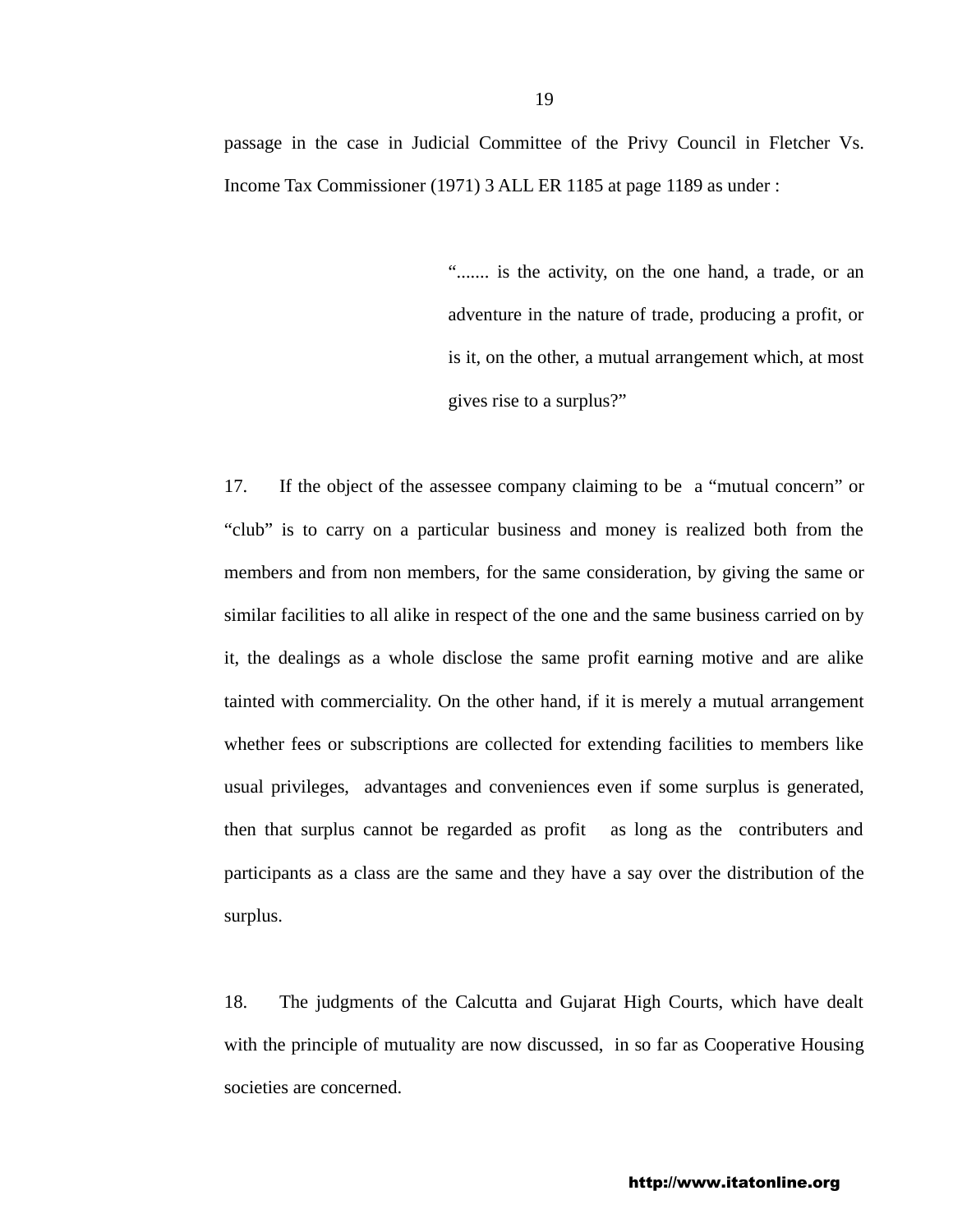In C.I.T. Versus Apsara Coop. Housing Society Ltd. (Cal H.C. )204 ITR 662, the assessee was a cooperative Housing Society which provided residential premises to the members of the society which received transfer fees for transfer of flats. The Assessing Officer held that the receipt was taxable as income. The issue was whether the receipt was subject to tax. The Calcutta High Court held that the members formed themselves into a Cooperative Society for the purpose of having a Cooperative Housing Society and there was no question of any profit element in such association or in having a transfer fee. The assessee cooperative housing society was a mutual concern. The Court there found that there was complete identity in the character of those who contributed and those who participated in the surplus. In fact Calcutta High Court relying on the judgment in Bankipur (supra) and other judgments noted that the principles applicable to the members of the club will be equally applied to the cooperative Housing Society, particularly Housing Cooperative Society which does not carry on any business and where no element of profit is involved. The assessee cooperative housing society was a mutual concern. The court held that the transfer fee received by the society for transfer of flat was not taxable income of the assesee.

19. In C.I.T. Vs. Adarsh Cooperative Housing Society Ltd. (Guj) 213 ITR 677, the issue again was whether on transfer of lease, the amount received by the society from the member out of the premium received by him from the purchaser was exigible to tax. After considering the provisions of the Gujarat Cooperative Societies Act, 1961, the Gujarat High Court noted that the corpus of fund is not divisible as such pro rata between the members on the winding up of the society. However,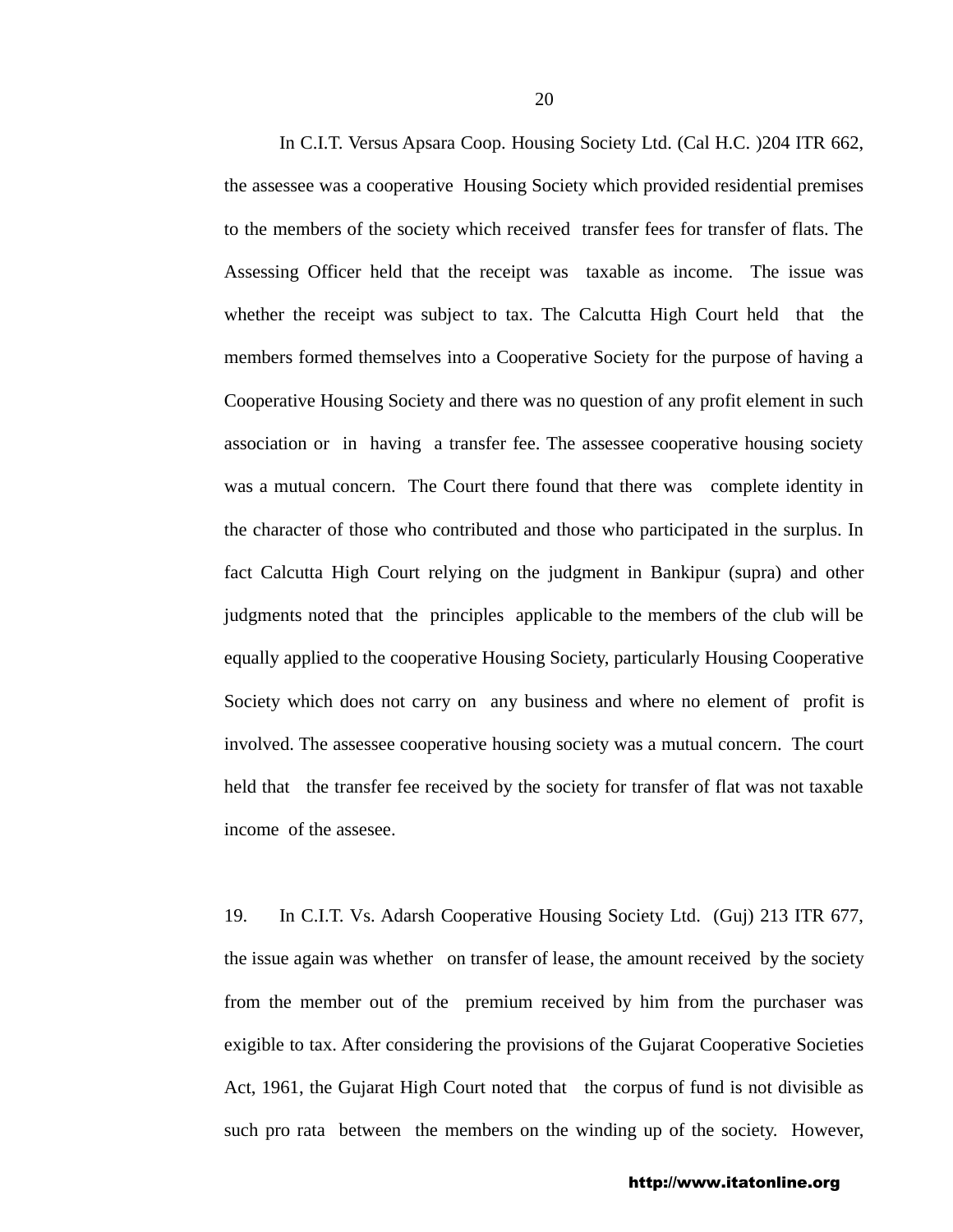such surplus is to be devoted to any object or objects provided in the bylaws of the society if they specify that such a surplus shall be utilized for particular purpose. The court therefore, held that the right of the members to deal with the surplus was not destroyed and that did not detract from the concept of return of surplus to members which they had contributed. The court also noted that there was identity of contributors and beneficiaries. It was also reiterated that it is not necessary that the participants of the surplus need be the same individuals who have contributed but they must bear the same character, namely, contributor member.

20. Considering these principles, the question is whether on the facts before us, the principle of mutuality would be attracted in respect of the transfer fee received by the Housing Cooperative Societies governed by the provisions of the M.C.S. Act and rules. In Walkeshwar Cooperative Housing Society (supra), the tribunal itself has held that the amount received from the transferor member would not be exgible to tax. It is only the amount received from the transferee, that is exgibile to tax. We have noted that in so far as Sind CHS and National CHS Ltd. their bylaws provide that the amount has to be paid by the transferor member. The issue therefore, of transferor or transferee for those assessees really does not arise.

 However, we will have to answer the issue considering what was considered in the case of Walkeshwar CHS and considering the model bye-laws which are now adopted by most housing societies. We have noted the bye-laws as also provisions under the Act and Rules. The transfer fee can be appropriated only if the transferee is admitted to membership. The fact that a proposed transferee may make payment in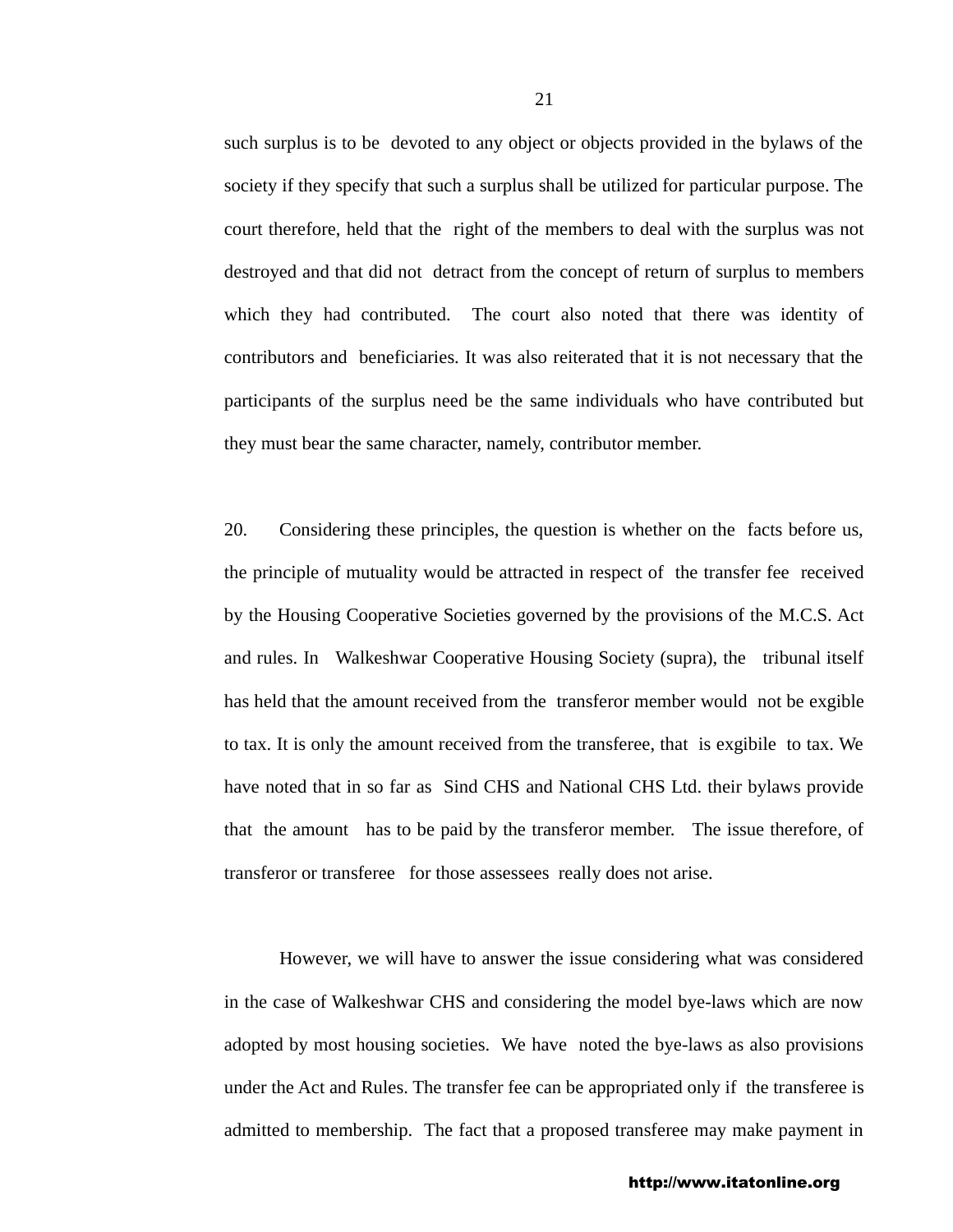advance by itself is not relevant. The amount can only be appropriated on the transferee being admitted as a member. As it is a transfer fee, if the transferee is not admitted as a member, the amount received will have to be refunded, as the amount is payable only on a transfer of rights of the transferor in the transferee. If it is held that payment of transfer fees is by a stranger, it will certainly be in the nature of gift and not income. If an amount is received more than what is chargeable under the bye-laws or Government directions, the society is bound to repay the same and if it retains the amount it will be in the nature of profit making and that specific amount will be exigible to tax. Considering the bye-laws, as the main activity of a housing cooperative Housing Society is to maintain the property owned by it and to render services to its members by way of usual privileges, advantages and conveniences, there is no profit motive involved in these activities. The amount legally chargeable and received goes into the fund of the society which is utilized for the repairs of the property and common benefits to its members.

21. We may now deal with some other submissions advanced on behalf of the Revenue. It was contended that the class of members means, members such as permanent, temporary, honorary etc. This is based on the assumption that there can be different classes of members. In a Cooperative Housing Society there can be members and associate members. We have already quoted from the judgments where reference is to members as a class and that class may be diminished by members going out or increased by the members coming in. But the class remains the same. As already noted by the Supreme Court in Bankipur Club (supra), the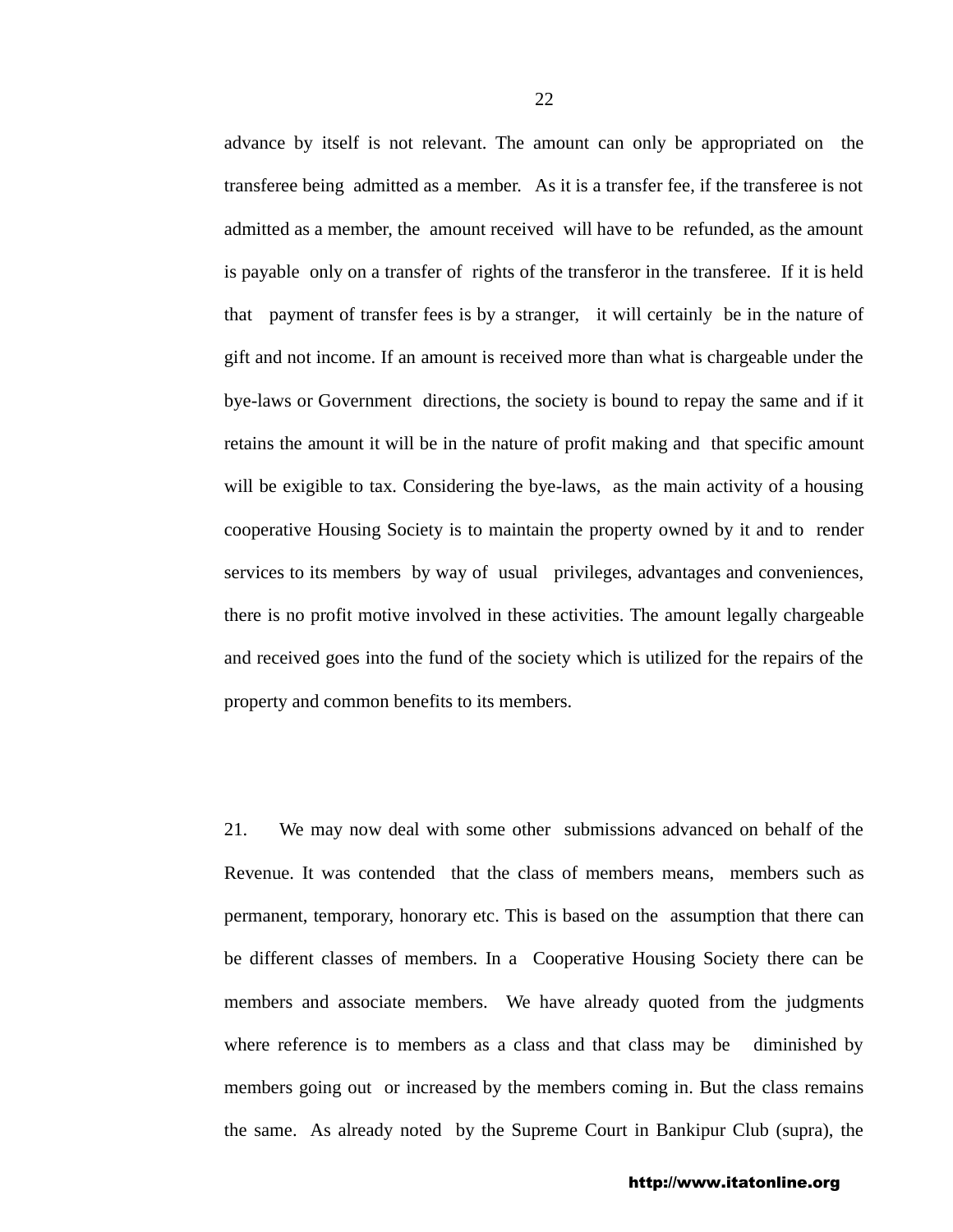identity must be as a class of contributers and participants and it does not matter that the class may; be diminished or increased by members going out or coming in. Similarly it is not necessary that each member should contribute or each member should participate in the surplus and get back from the surplus ... what he has paid, as long as they have control over the surplus.

22. It was also sought to be contended that the payment is not voluntary and at any rate the excess amount charged than what is permitted in the bye-laws will be exigible to tax. Firstly whether it is voluntary or not would make no difference to the principle of mutuality. Secondly payments are made under the bye-laws which constitutes a contract between the society and its members which is voluntarily entered into and voluntarily conducted as a matter of convenience and discipline for running of the society. If it is the case that the amounts more than permissible under the notification had been received under pressure or coercion or contrary to Government directions, then considering section 72 of the Contract Act, that amount will have to be refunded. At any rate if the society retains the amount in excess of binding Government notification or the bye-laws that amount will be exigible to tax as it has an element of profiteering.

23. It was then sought to be contended that the premium charged is a profit. As we have already noted and considering the bylaws, the society is registered with the object principally of looking after the property including building thereon. There is no trading or business transactions. The members by adopting the bylaws agree amongst themselves that a fee for transfer of flat/tenement when it is sold would be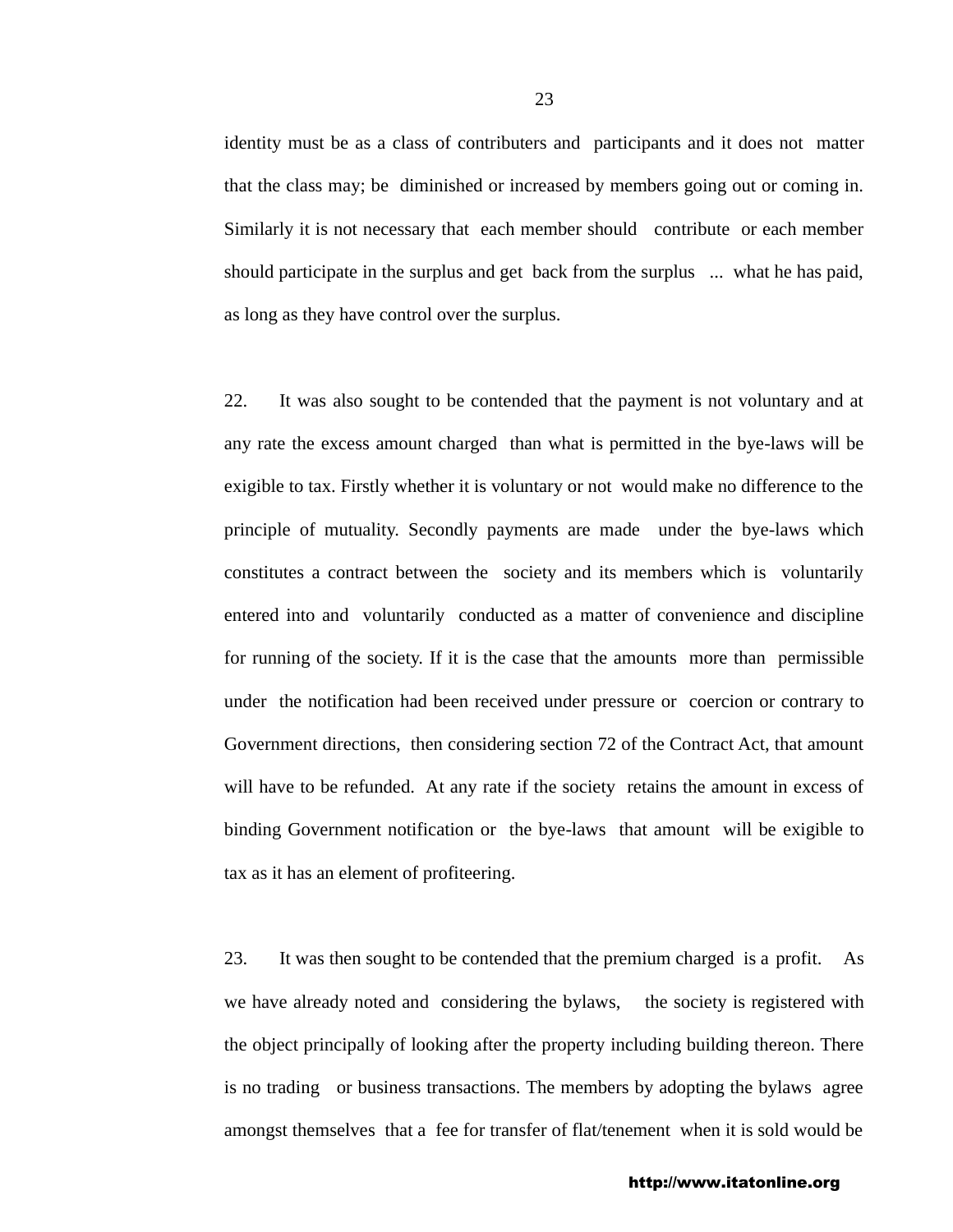paid to the society. It may be that both incoming or outgoing member have to contribute to the common fund of the society. The amount paid however, is to be exclusively used for the benefits of the members as a class.

24. It was next contended that there is no legal bar for the assessee to earn profits. There can be no dispute on that proposition but the profit must come from a commercial activity in the nature of trade, business or the like in which event the assessee then will have to pay tax on such profits. Charging of transfer fees as per bye-laws has no element of trading or commerciality. There therefore being no taint of commerciality, the question of earning profits would not arise when the housing society from the funds received applies the moneys received towards maintenance of the society and providing the members with usual privileges, advantages and conveniences.

25. It was also contended that the case should be covered by section 28(3) of the Income Tax Act. Section 28(3) would have no application to the facts of the case as it deals with the income derived by the member from professional or similar association from the specific services performed for its members. A cooperative society has no similarity whatsoever with a professional association. In CIT Vs. Apsara (supra) the Calcutta High Court there held that even if the case of member or professional association, general fees levied by the association on its members by way of entrance fees or periodical subscription or otherwise would not constitute business. Since these are not related to any specific services rendered by its members. We are in respectful agreement with that view.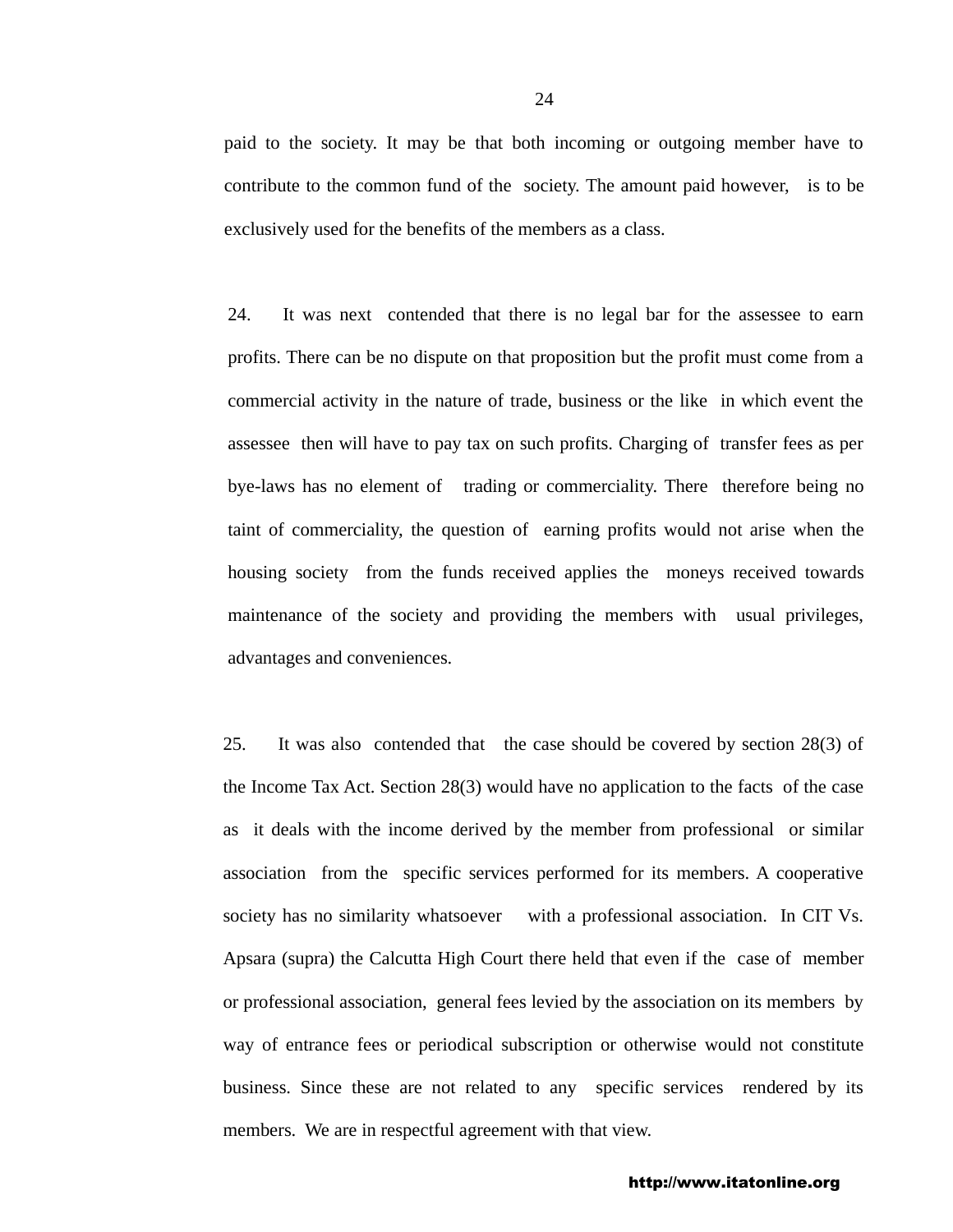26. In so far as Section 80P is concerned, the deduction is available in respect of the charges from certain commercial activities by the cooperative housing society. That is not relevant for the issue being answered.

27. An argument has been advanced that the societies are charging more than the amount as notified or permitted by the Government Notification dated 9.8.2001. The cases before us are for the assessment years previous to that. Earlier notification of 20.12.1989 provided that only if the bye-laws were amended in terms of the notification dated 27.11.1989, then the society could not charge more than what was set out in the notification. We really would not be concerned therefore, in this group of cases with notification as now notified by the Government. If therefore, any amount has been received beyond the amount notified by the Government and that amount has not been refunded to the members to that excess amount as already held, the principle of mutuality will apply.

28. Let us now apply the various tests which are to be considered for applying the principle of mutuality to a case of a cooperative housing society based on our earlier discussion.

(1) Is there any commerciality involved.

This has to be found from the byelaws of the cooperative housing society. In case of the cooperative Housing society, admittedly there is no commerciality involved. Once there is no commerciality involved the first test of profitability does not exist. The first requirement of mutuality is therefore,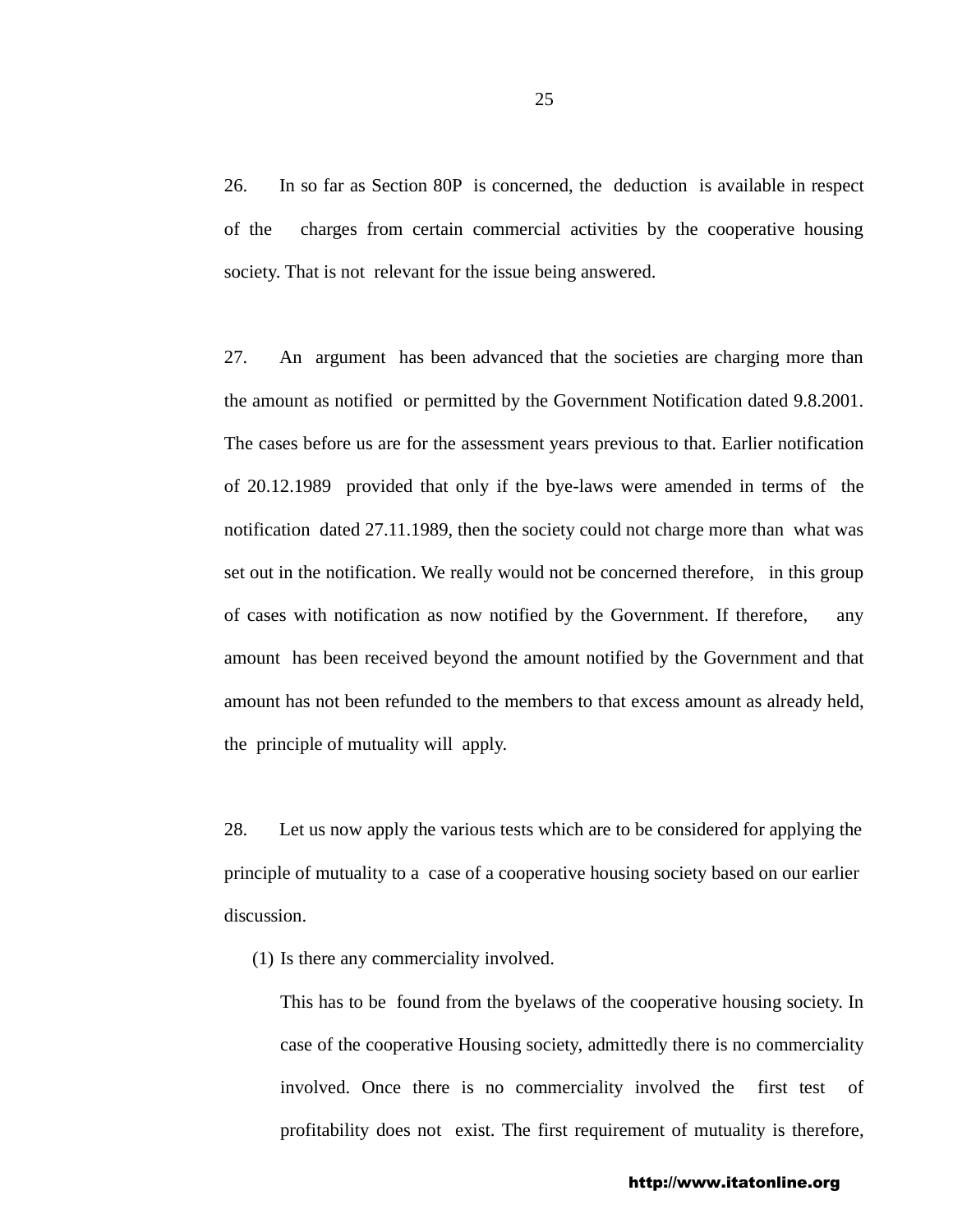met.

(2) From the moneys received are the services offered in the nature of profit sharing or privileges, advantages and conveniences.

In case of a cooperative housing society, the only activities which it can carry out in terms of its bye-laws are basically maintenance of its property which includes building or buildings. The subscription and or contributions received by the members can only be expended for the purposes of maintenance and providing other privileges, advantages and conveniences to its members in terms of its bye-laws. Another test of mutuality is thus satisfied.

(3) Are the participants and contributors identifiable and belong to the same class in the case of cooperative housing society.

 The class of members are clearly identifiable. Members are ordinary members or associate members. The participants and contributers are the members. The members may come in or go out. The fact that only some members from those who contributed may participate in the surplus, as held by the Supreme Court is irrelevant as long as the class is identifiable. This test is also satisfied in the case of a Housing Cooperative Society.

(4) Do the members have the right to share in the surplus and do they have a right to deal with its surpluses.

In terms of the bye laws it is only the members who have a right to share in the surplus. Under the M.C.S. Act, no part of the funds, as provided in